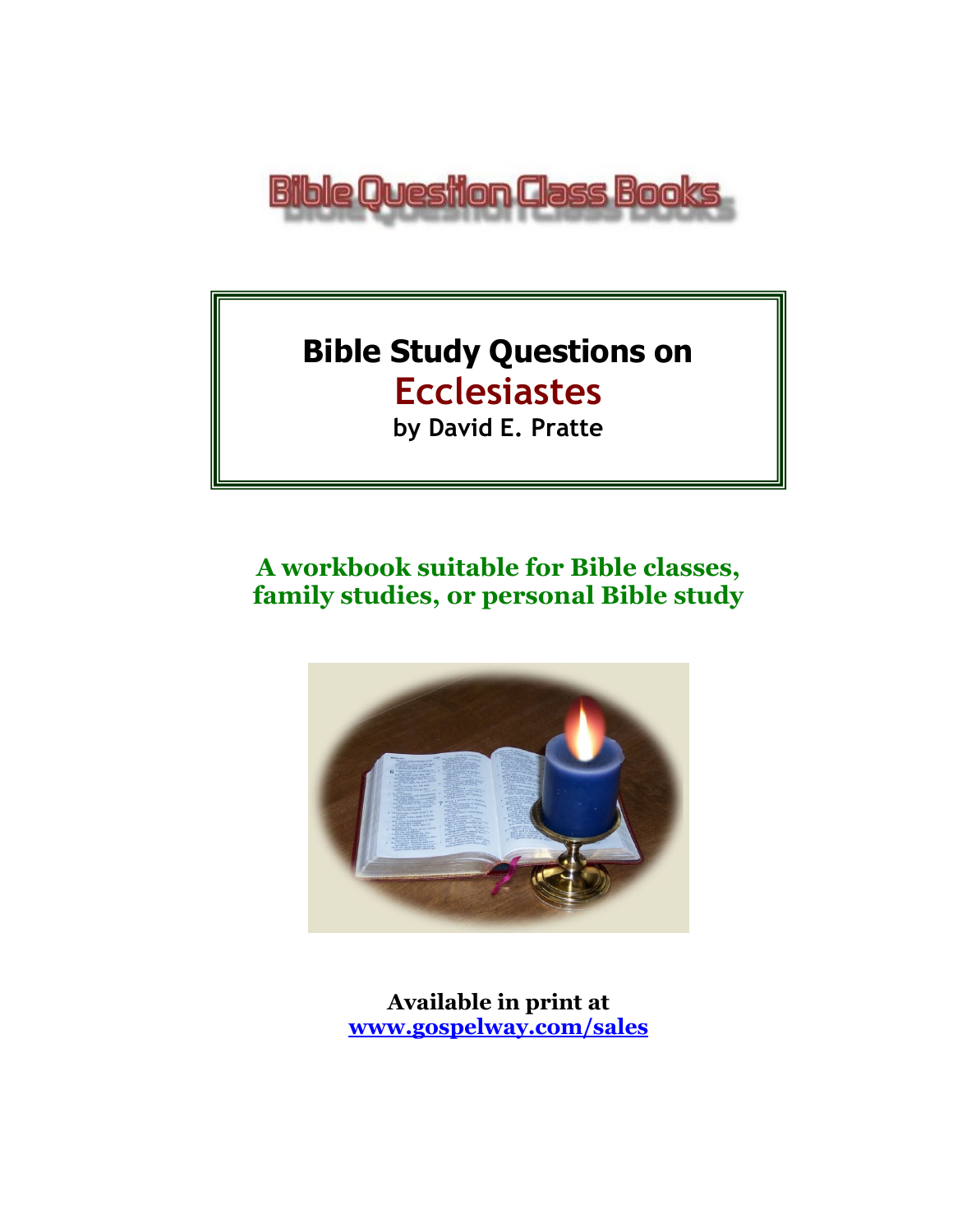#### *Bible Study Questions on Ecclesiastes: A workbook suitable for Bible classes, family studies, or personal Bible study*

© Copyright David E. Pratte, 2017 All rights reserved

> ISBN-13: 978-1547106592 ISBN-10: 154710659X

**Printed books, booklets, and tracts available at [www.gospelway.com/sales](https://www.gospelway.com/sales) Free Bible study articles online at [www.gospelway.com](http://www.gospelway.com/) Free Bible courses online at [www.biblestudylessons.com](http://www.biblestudylessons.com/) Free class books at [www.biblestudylessons.com/classbooks](http://www.biblestudylessons.com/classbooks) Free commentaries on Bible books at [www.biblestudylessons.com/commentary](http://www.biblestudylessons.com/commentary) Contact the author at [www.gospelway.com/comments](http://www.gospelway.com/comments)**

**Note carefully: No teaching in any of our materials is intended or should ever be construed to justify or to in any way incite or encourage personal vengeance or physical violence against any person.**

#### **"He who glories, let him glory in the Lord" – 1 Corinthians 1:31**

#### **Front Page Photo**

#### **Solomon and the Queen of Sheeba**

(artist's conception)

"And when the queen of Sheba had seen the wisdom of Solomon, the house that he had built, … Then she said to the king: 'It was a true report which I heard in my own land about your words and your wisdom. … and indeed the half of the greatness of your wisdom was not told me. You exceed the fame of which I heard. Happy are your men and happy are these your servants, who stand continually before you and hear your wisdom!"  $-2$  Chronicles 9:3-7 (NKJV)

Photo credit: Public domain, via Wikimedia Commons

Scripture quotations are generally from the New King James Version (NKJV), copyright 1982, 1988 by Thomas Nelson, Inc. used by permission. All rights reserved.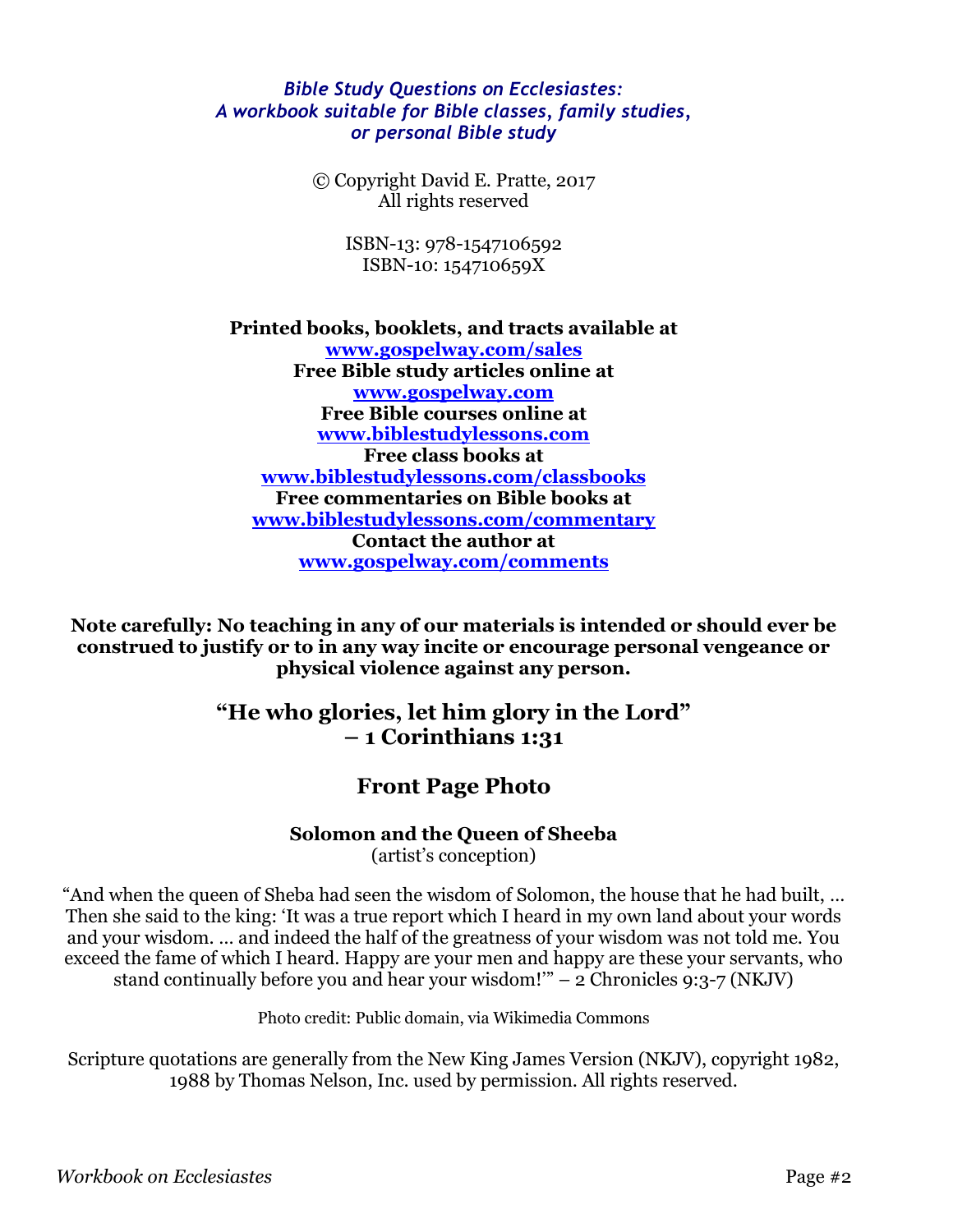#### **Other Books by the Author**

#### **Topical Bible Studies**

*Growing a Godly Marriage & Raising Godly Children Why Believe in God, Jesus, and the Bible? (evidences) The God of the Bible (study of the Father, Son, and Holy Spirit) Grace, Faith, and Obedience: The Gospel or Calvinism? Kingdom of Christ: Future Millennium or Present Spiritual Reign? Do Not Sin Against the Child: Abortion, Unborn Life, & the Bible True Words of God: Bible Inspiration and Preservation*

#### **Commentaries on Bible Books**

*Genesis Joshua and Ruth Judges 1 Samuel 2 Samuel Ezra, Nehemiah, and Esther Job Proverbs Gospel of Mark*

*Gospel of John Acts Romans Galatians Ephesians Philippians and Colossians Hebrews James and Jude 1 & 2 Peter 1,2,3 John*

#### **Bible Question Class Books**

*Genesis Joshua and Ruth Judges 1 Samuel 2 Samuel Ezra, Nehemiah, and Esther Job Proverbs Ecclesiastes Isaiah Daniel Gospel of Matthew*

*Gospel of Mark Gospel of Luke Gospel of John Acts Romans 1 Corinthians 2 Corinthians and Galatians Ephesians and Philippians Colossians, 1&2 Thessalonians 1 & 2 Timothy, Titus, Philemon Hebrews General Epistles (James - Jude) Revelation*

#### **Workbooks with Study Notes**

*Jesus Is Lord: Workbook on the Fundamentals of the Gospel of Christ Following Jesus: Workbook on Discipleship God's Eternal Purpose in Christ: Workbook on the Theme of the Bible Family Reading Booklist*

#### **Visit our website at [www.gospelway.com/sales](https://www.gospelway.com/sales) to see a current list of books in print.**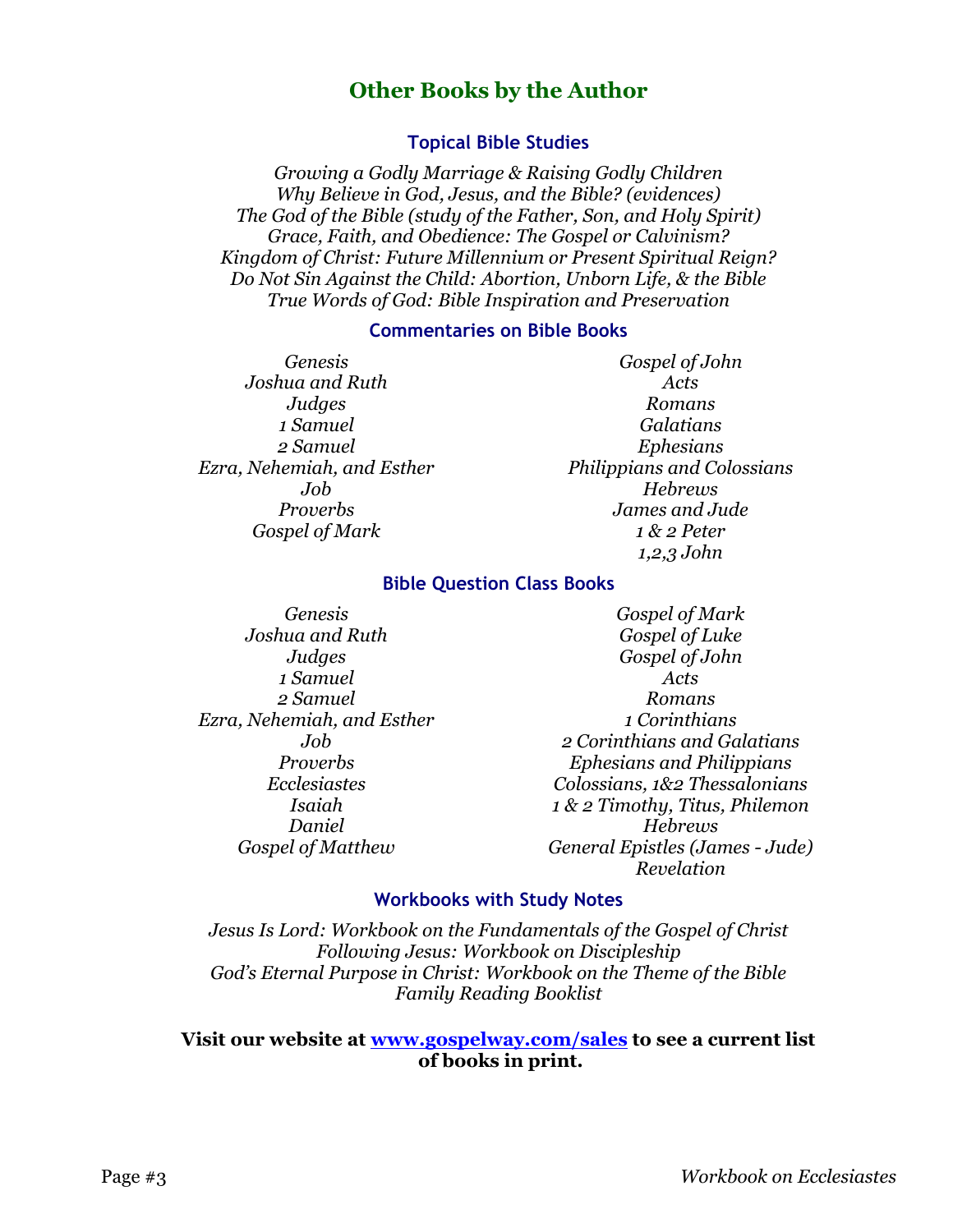#### **Bible Study Questions on Ecclesiastes**

Introduction:

This workbook was designed for Bible class study, family study, or personal study. The class book is suitable for teens and up. The questions contain minimal human commentary, but instead urge students to study to understand Scripture.

Enough questions are included for teachers to assign as many questions as they want for each study session. Studies may proceed at whatever speed and depth will best accomplish the needs of the students.

Questions labeled "think" are intended to encourage students to apply what they have learned. When questions refer to a map, students should consult maps in a Bible dictionary or similar reference work or in the back of their Bibles. (Note: My abbreviation "*b/c/v*" means "book, chapter, and verse.")

For class instruction, I urge teachers to assign the questions as homework so students come to class prepared. Then let class time consist of *discussion* that focuses on the Scriptures themselves. Let the teacher use other Scriptures, questions, applications, and comments to promote productive discussion, not just reading the questions to see whether they were answered "correctly." Please, do *not* let the class period consist primarily of the following: "Joe, will you answer number 1?" "Sue, what about number 2?" Etc.

I also urge students to emphasize the *Bible* teaching. Please, do not become bogged down over "What did the author mean by question #5?" My meaning is relatively unimportant. The issue is what the Bible says. Concentrate on the meaning and applications of Scripture. If a question helps promote Bible understanding, stay with it. If it becomes unproductive, move on.

The questions are not intended just to help students understand the Scriptures. They are also designed to help students learn good principles of Bible study. Good Bible study requires defining the meaning of keywords, studying parallel passages, explaining the meaning of the text clearly, making applications, and defending the truth as well as exposing religious error. I have included questions to encourage students to practice all these study principles.

Note that some questions on this book are more difficult and advanced. The study leader may want to skip some questions if he/she is teaching a less advanced study.

Finally, I encourage plain applications of the principles studied. God's word is written so souls may please God and have eternal life. Please study it with the respect and devotion it deserves!

For whatever good this material achieves, to God be the glory.

#### **Bible study commentary and notes to accompany some of our workbooks are available at [www.gospelway.com/sales](https://www.gospelway.com/sales)**

© David E. Pratte, October 21, 2018

**Workbooks, commentaries, and topical studies for sale in print at [www.gospelway.com/sales](https://www.gospelway.com/sales)**

**To join our mailing list to be informed of new books or special sales, contact the author at [www.gospelway.com/comments](http://www.gospelway.com/comments)**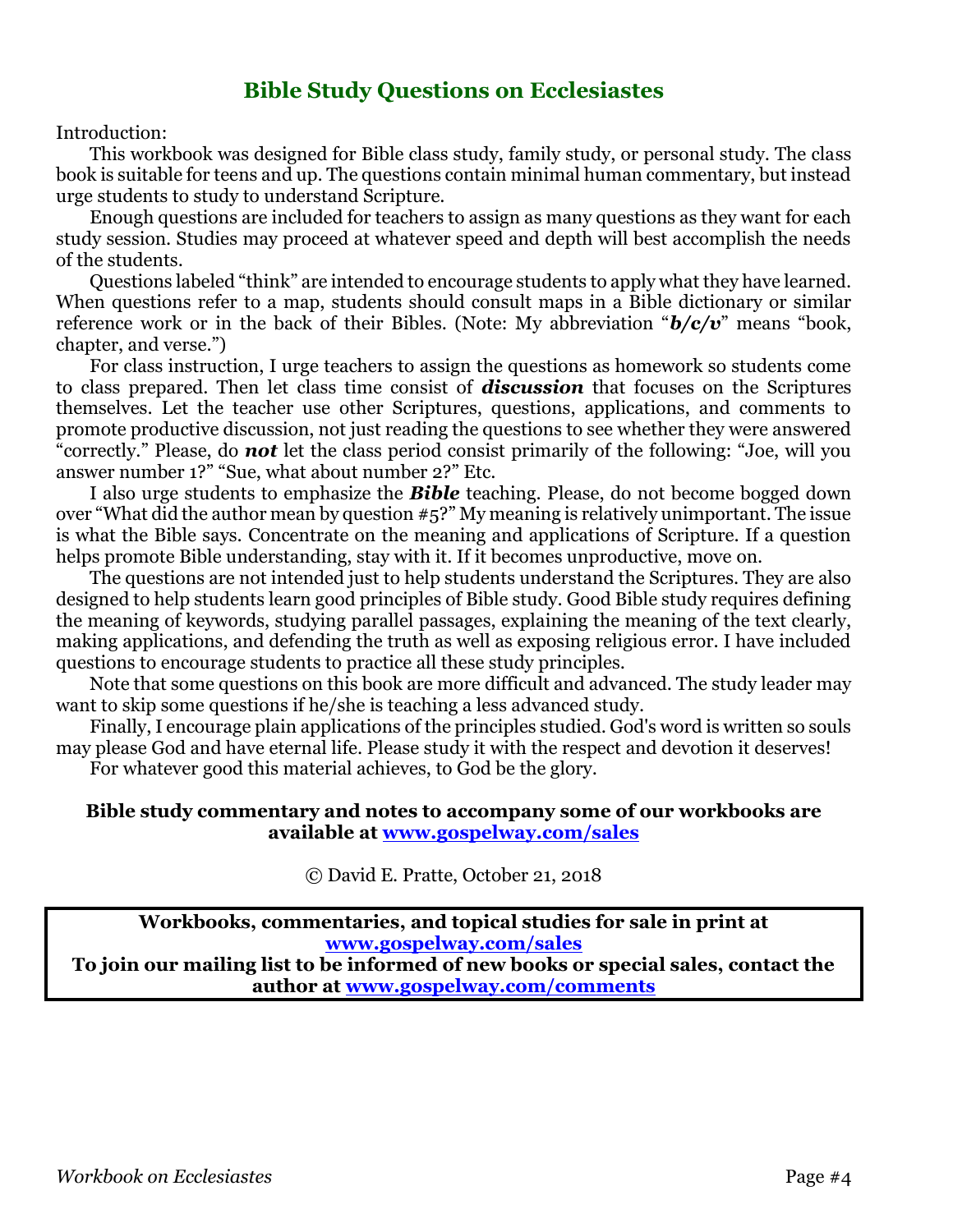Please read the book of Ecclesiastes and answer the following questions on chapter 1. 1. Explain the meaning of the name "Ecclesiastes" (Hebrew "Qoheleth"). Why is this an appropriate title for the book?

2. *Special Assignment:* Who is "the preacher" whose words are contained in this book – 1:1? Give several examples from the book that prove your answer.

3. Skim (or better yet read) the whole book and briefly state its theme. (Think: In what sense can this book properly be described as "poetry"?)

4. *Special Assignment:* List and explain several references in the book that demonstrate the main lesson the author seeks to teach.

5. *Application*: Give examples from our society that show why the theme of this book is still needed today.

6. List several important facts about the life of Solomon.

7. *Special Assignment:* Explain why Solomon's life makes a good basis for the lessons of this book.

8. What theme of the book is introduced in 1:2? *Define* "vanity." (Think: As you study through the book, observe the various ways that the Preacher uses the term.)

9. *Ongoing assignment*: As you study through the book make a list of all the specific things that the Preacher says are vain or vanity.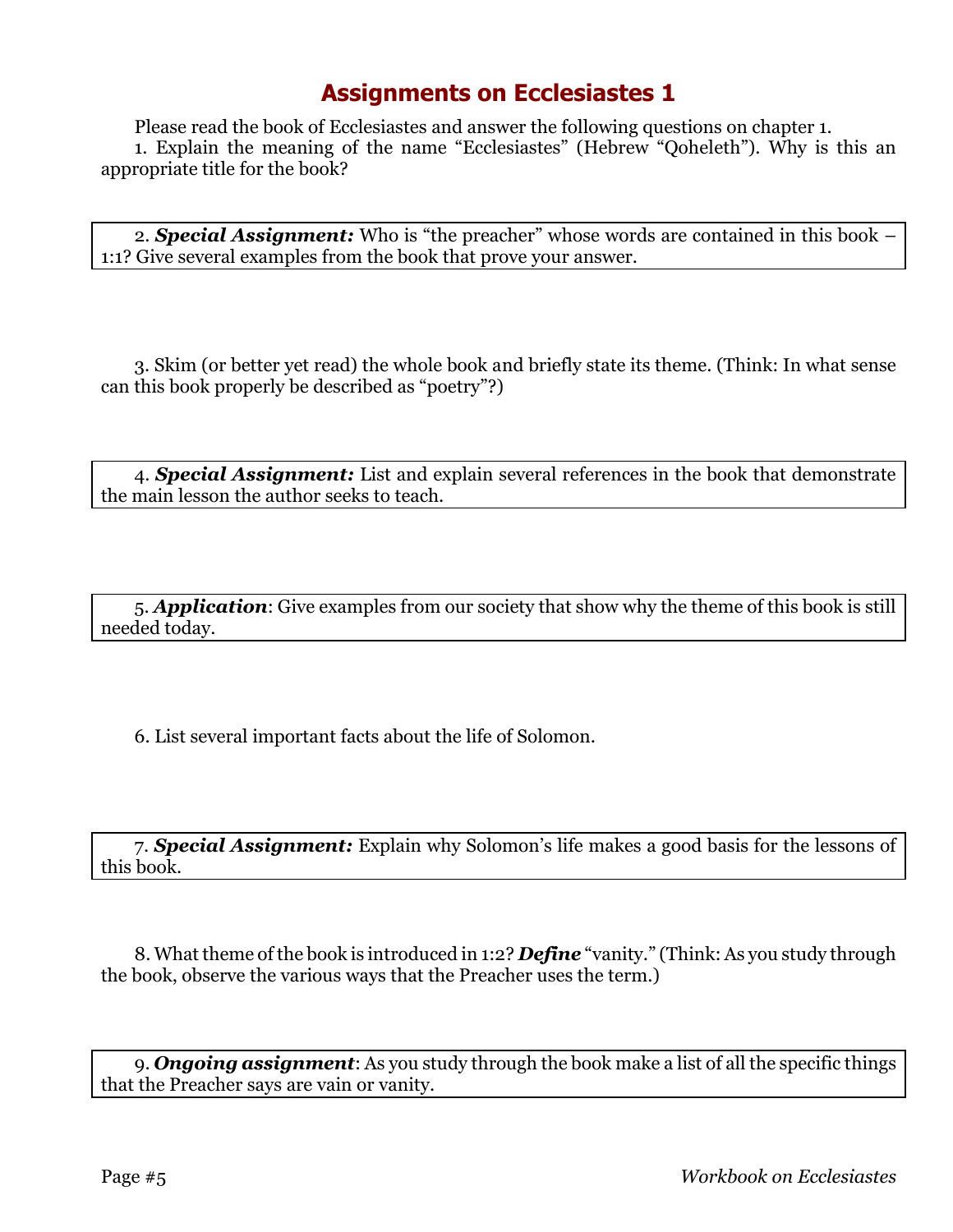10. What theme is introduced in 1:3? List other *passages* where the book refers to labor, work, or that which is profitable. (Think: How does this relate to the book's theme?)

11. What is the significance of the expression "under the sun" in this book? List several verses where the expression is used.

12. List four facts about this world that the Preacher mentions in 1:4-7.

13. *Special Assignment:* Explain the scientific basis for the statements that the wind returns in circuits and the rivers return to the place from which they came. (Think: What can we learn from the fact the author knew this?)

14. What application does the Preacher make to these facts in 1:8-10?

15. In what sense is it true that "that which has been is what will be"?

16. Explain the sense in which there is no new thing under the sun.

17. In what sense will former things and things to come not be remembered – 1:11.

18. To what purpose did the Preacher set his heart – 1:13-15?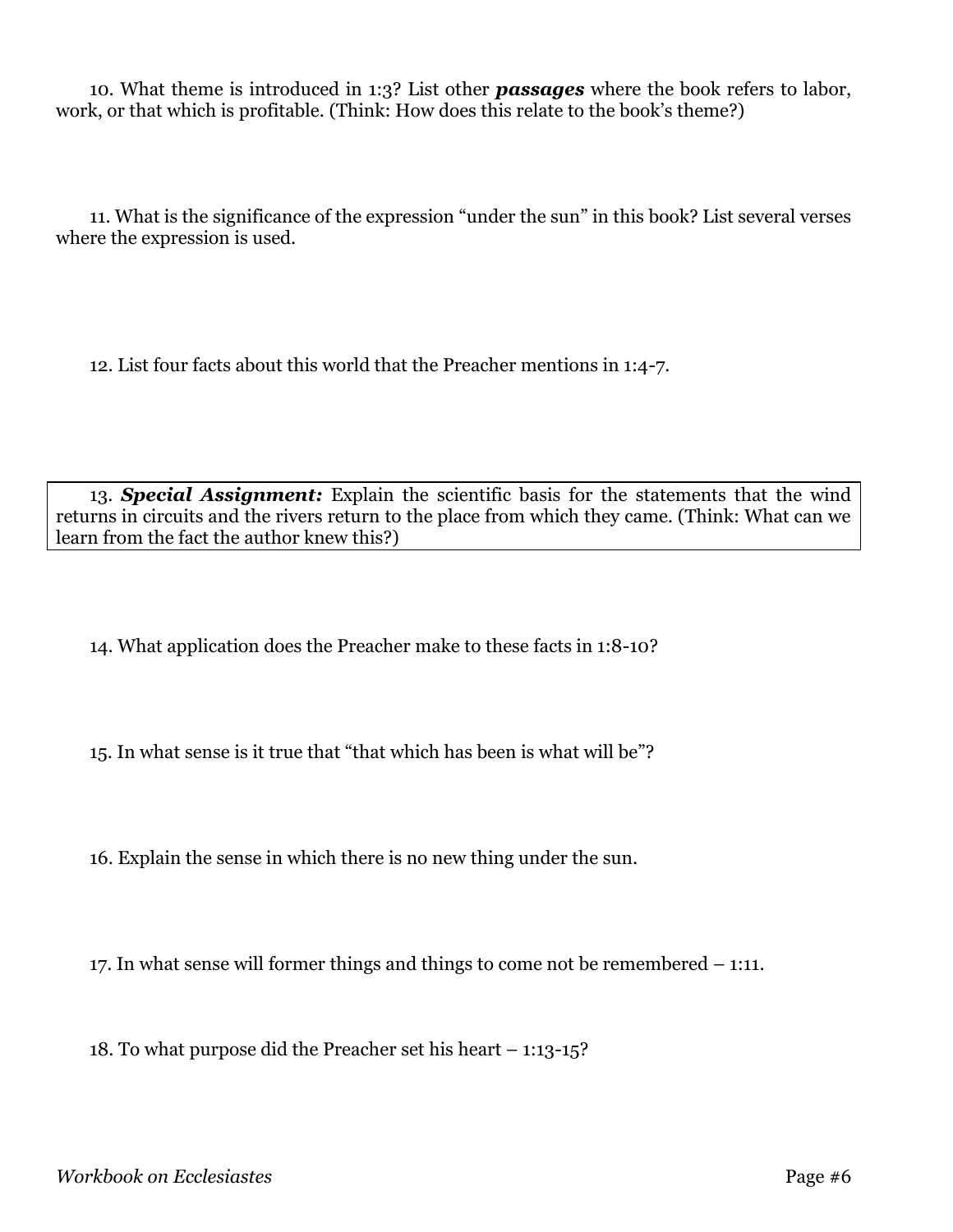19. List other verses in Ecclesiastes that refer to wisdom.

20. *Define* the following terms: Wisdom

Knowledge

Folly

21. What conclusion did the Preacher reach in 1:14? Explain the meaning of "vanity and grasping for the wind."

22. In what sense is it true that "What is crooked cannot be made straight, and what is lacking cannot be numbered"?

23. Give other *passages* that describe the greatness of Solomon's wisdom – 1:16.

24. What purpose did he pursue according to 1:17?

25. *Special Assignment:* Describe two different kinds of wisdom in the world (note 1 Corinthians 1:18-2:7; 3:18-23).

26. In what sense may wisdom lead to grief, and knowledge lead to sorrow – 1:18?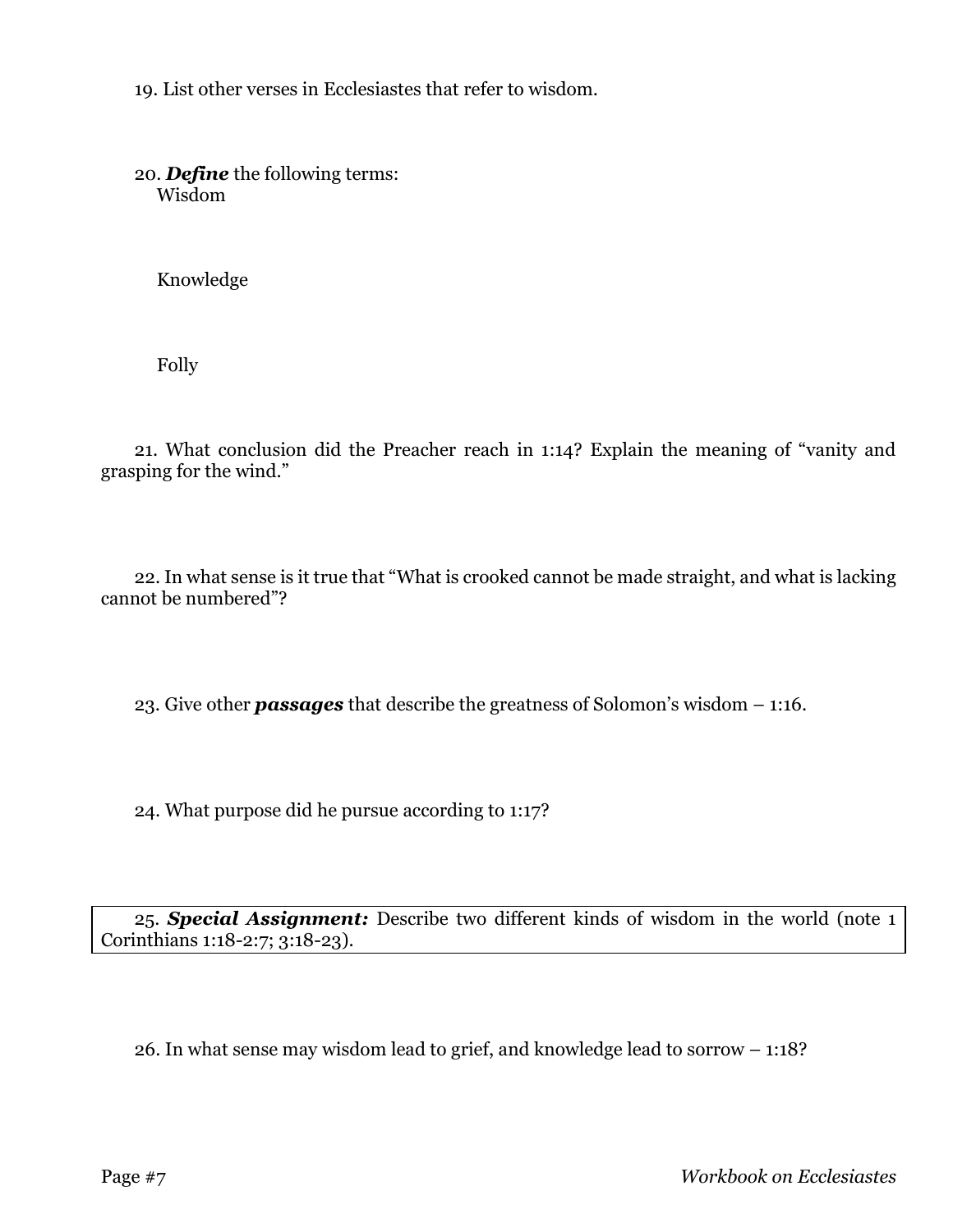Please read chapter 2 and answer the following questions. 1. Having read the chapter, summarize what it is about.

2. *Special Assignment:* Explain why Solomon would be a good person to make the experiments described in the chapter.

3. With what did the Preacher determine to experiment in 2:1-3?

4. *Define* "mirth."

5. *Application*: Give modern examples illustrating that people today pursue this goal.

6. What conclusion did he reach?

7. List other *passages* about the subject of pleasure, entertainment, etc.

8. *Special Assignment:* Summarize Bible teaching about pleasures, recreation, etc.

9. List the works with which the Preacher experimented in 2:4-6.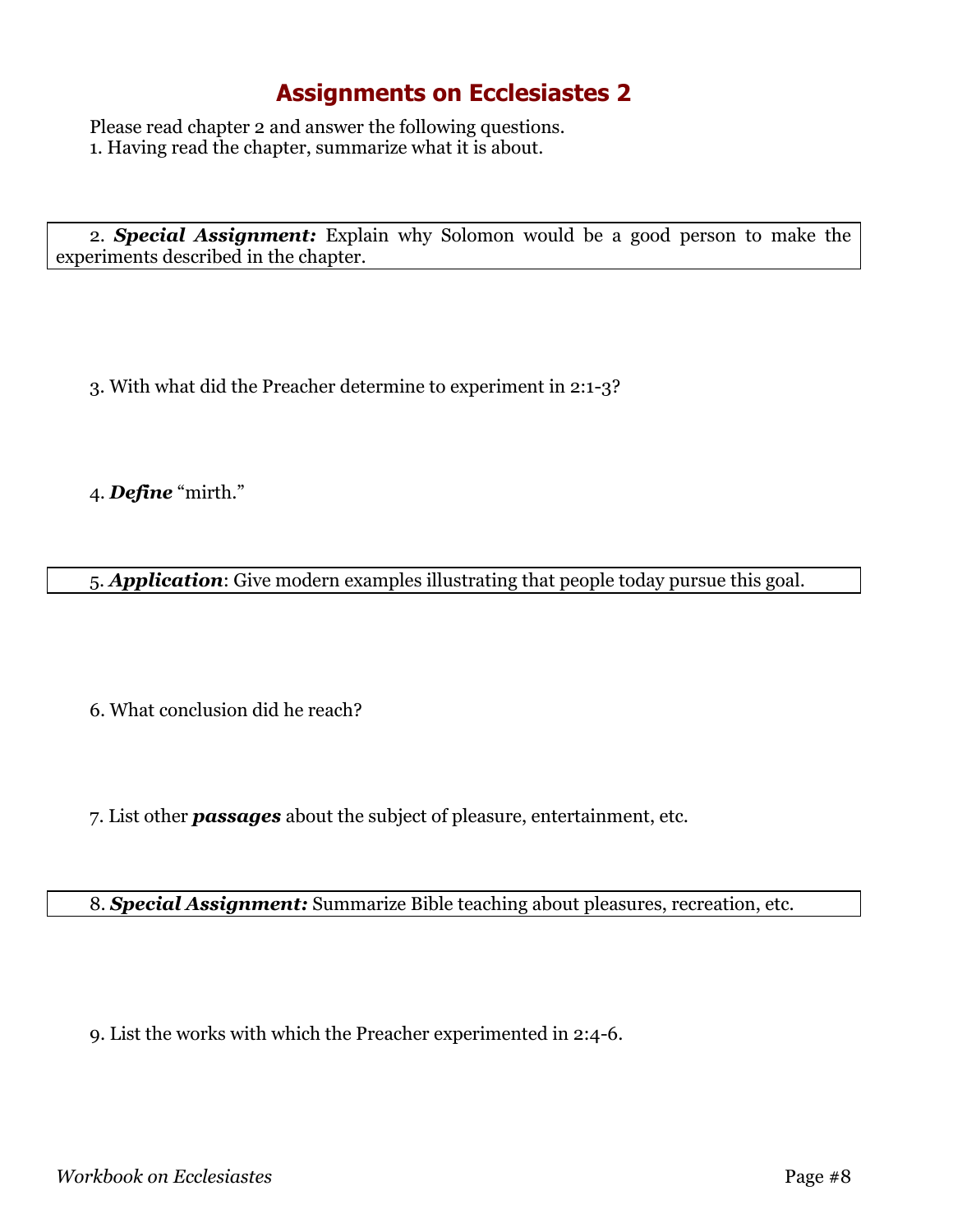10. List *passages* elsewhere that describe the greatness of Solomon in these areas.

11. List the works with which the Preacher experimented in 2:7,8.

12. List *passages* elsewhere that describe the greatness of Solomon these areas.

13. List other *passages* about wealth and possessions.

14. *Special Assignment:* Summarize Bible teaching about wealth and possessions.

15. How did Solomon's greatness compare to that of others – 2:9?

16. List *passages* elsewhere that compare Solomon's greatness to others'.

17. What limits did the Preacher put on his efforts to enjoy wealth – 2:10?

18. Describe the conclusion that he reached – 2:11.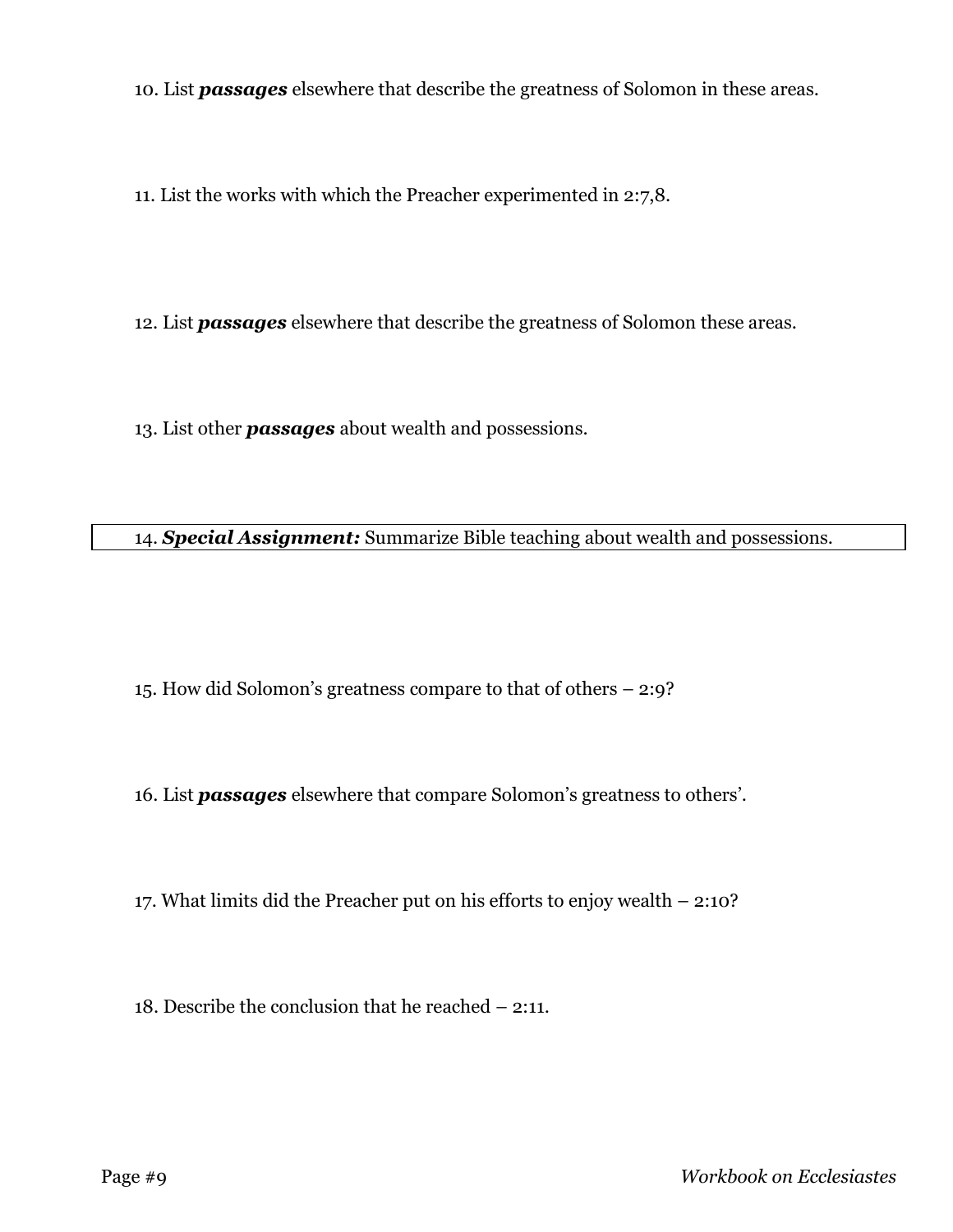19. If the Preacher had dedicated himself to activities that he concluded were vain, how could he properly say that he acted in wisdom in all this (2:9)?

20. What did the Preacher examine next – 2:12? (Think: In what sense could his successor do only what he had done?)

21. How did he say wisdom compares to folly – 2:13,14? (Think: How does this differ from other subjects he has discussed?)

22. Nevertheless, how was his conclusion about wisdom similar to other subjects – 2:15,16? What reason does he give for this?

23. List other *passages* in Ecclesiastes where the preacher discusses the themes of death, man's final end, etc.

24. *Application:* Explain why death is such a great concern to those whose purpose in life focuses on earthly or material ends.

25. So how did the Preacher view the work of his hands – 2:17? Why?

26. Why did he dislike the idea of leaving his labors to someone else when he died – 2:18-21? (Think: What lessons should we learn?)

27. How would you describe the preacher's mood in these verses?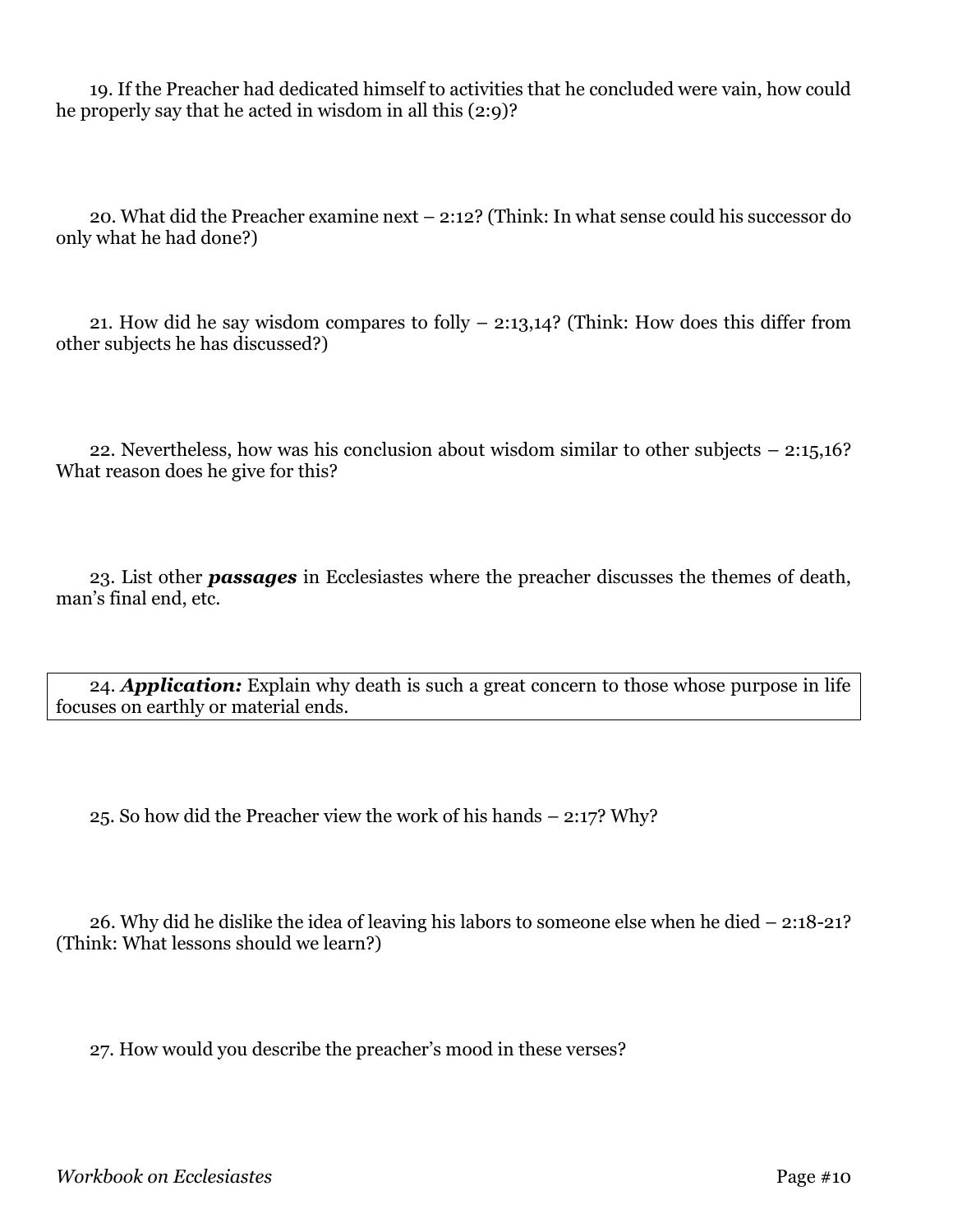28. To what theme does the Preacher return in 2:22,23? Where else has he stated this theme?

29. How does he describe man's work in 2:23?

30. What conclusion does he reach about life in 2:24? What is new here? That is, how does this differ from his previous discussion about enjoying life?

31. 2:24 states another theme of the book. List other places in Ecclesiastes that makes similar statements.

32. How did Solomon's ability to enjoy these things compare to that of others – 2:25?

33. What three things does God give to a man who is good? What does he give to the sinner – 2:26?

34. What new concepts are introduced in 2:26? (Think: In what way is this significant?)

35. *Special Assignment:* As Solomon concludes this chapter, how would you summarize what he has learned? Specifically, how does this relate to our relationship to God?

36. *Application*: How does Solomon's conclusions in 2:24-26 differ from the attitude with which he experimented with pleasure and wealth, etc., before?

37. *Special Assignment:* Remember to bring up to date your ongoing assignment to list all the things that the book of Ecclesiastes says are vain or vanity.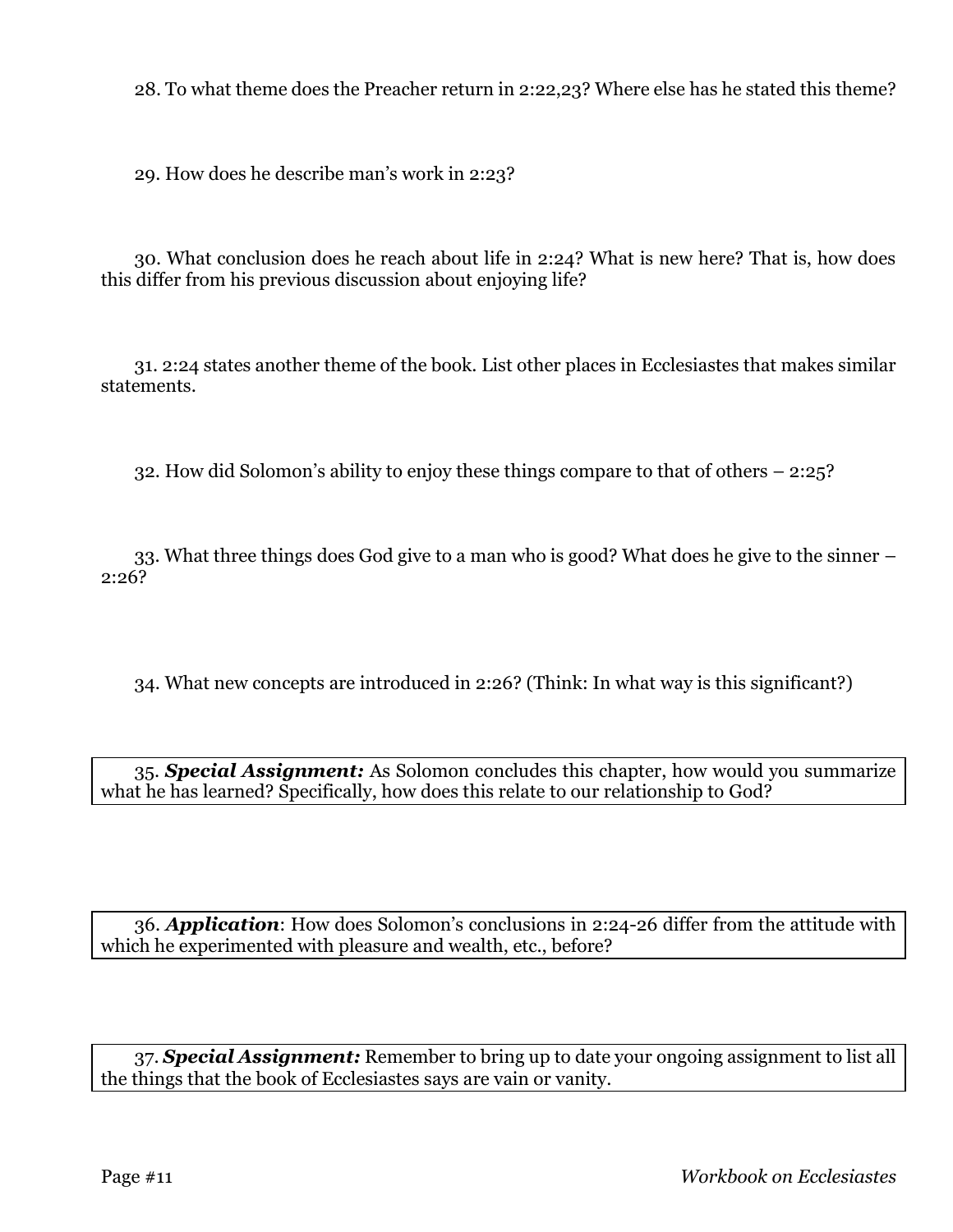Please read chapter 3 and answer the following questions.

1. What subject does the Preacher introduce in 3:1?

2. List below each item the Preacher lists in 3:2-8. Then for each one list another passage about it showing that the event does in fact occur in our lives in the world God controls.

|                      | Scripture |
|----------------------|-----------|
| A time to<br>Be born |           |
| Die                  |           |
|                      |           |
|                      |           |
|                      |           |
|                      |           |
|                      |           |
|                      |           |
|                      |           |
|                      |           |
|                      |           |
|                      |           |
|                      |           |
|                      |           |
|                      |           |
|                      |           |
|                      |           |
|                      |           |
|                      |           |
|                      |           |
|                      |           |
|                      |           |
|                      |           |
|                      |           |
|                      |           |
|                      |           |
|                      |           |
|                      |           |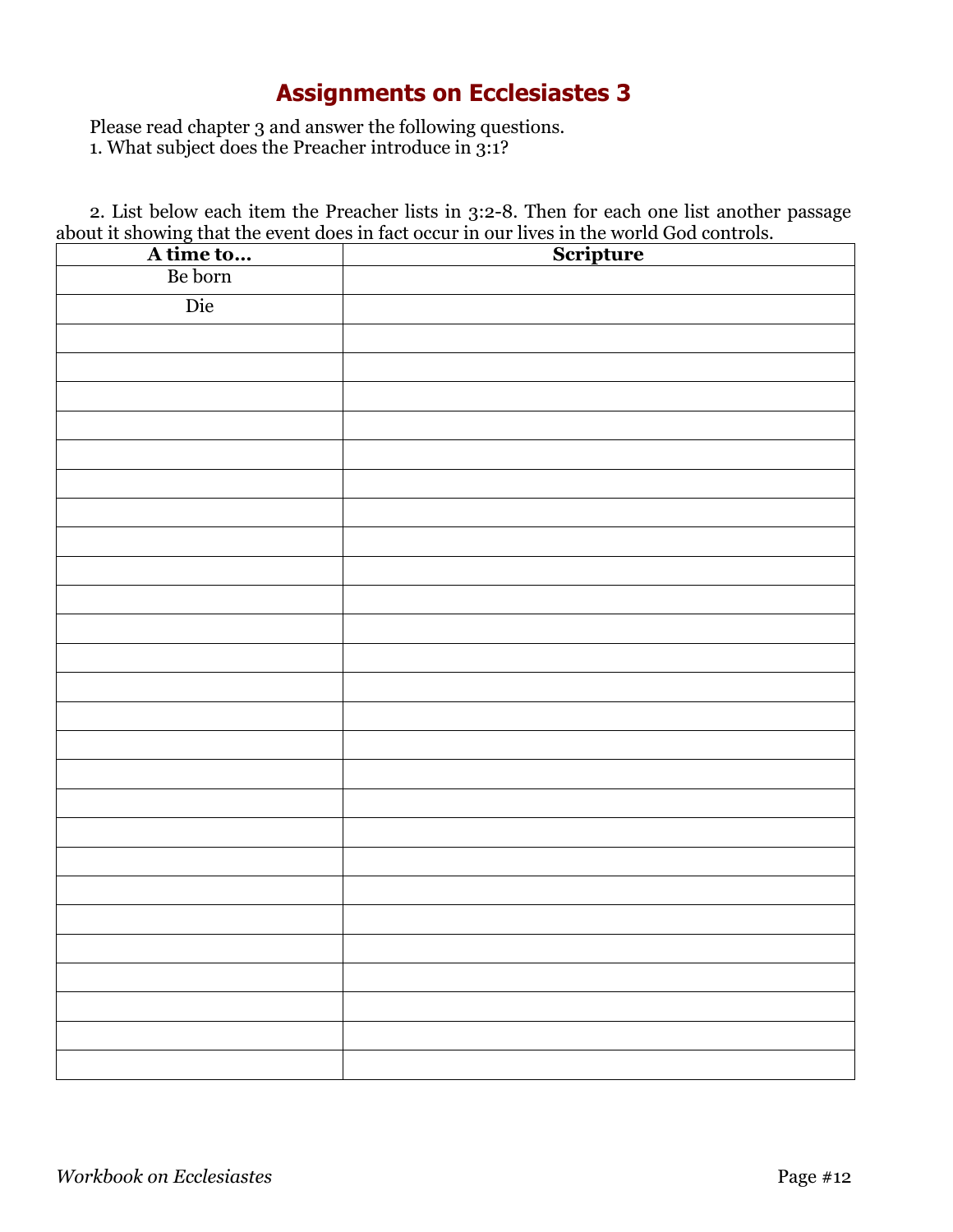3. *Special Assignment:* Explain how 3:2-8 relates to the theme of the book. That is, why would the Preacher discuss this in context?

4. What question does the Preacher restate in 3:9? Where else are similar thoughts found?

5. Once again, what is he observing – 3:10?

6. In what sense has God made everything beautiful in its time – 3:11? (Think: How does this relate to the context?)

7. Explain the sense in which God put eternity into men's hearts – 3:11.

8. *Special Assignment:* Why would God put eternity into men's hearts if no one can find out the work of God? (Think: How does this relate to the theme of the book?)

9. What conclusion does the Preacher reach in 3:12,13?

10. Compare 3:12,13 to 2:24. Explain how they are similar or different. (Think: How does this relate to the theme of the book?)

11. How does the Preacher describe the work of God in 3:14?

12. *Application*: How does 3:14 differ from the secular viewpoint of atheism, humanism, communism, etc.?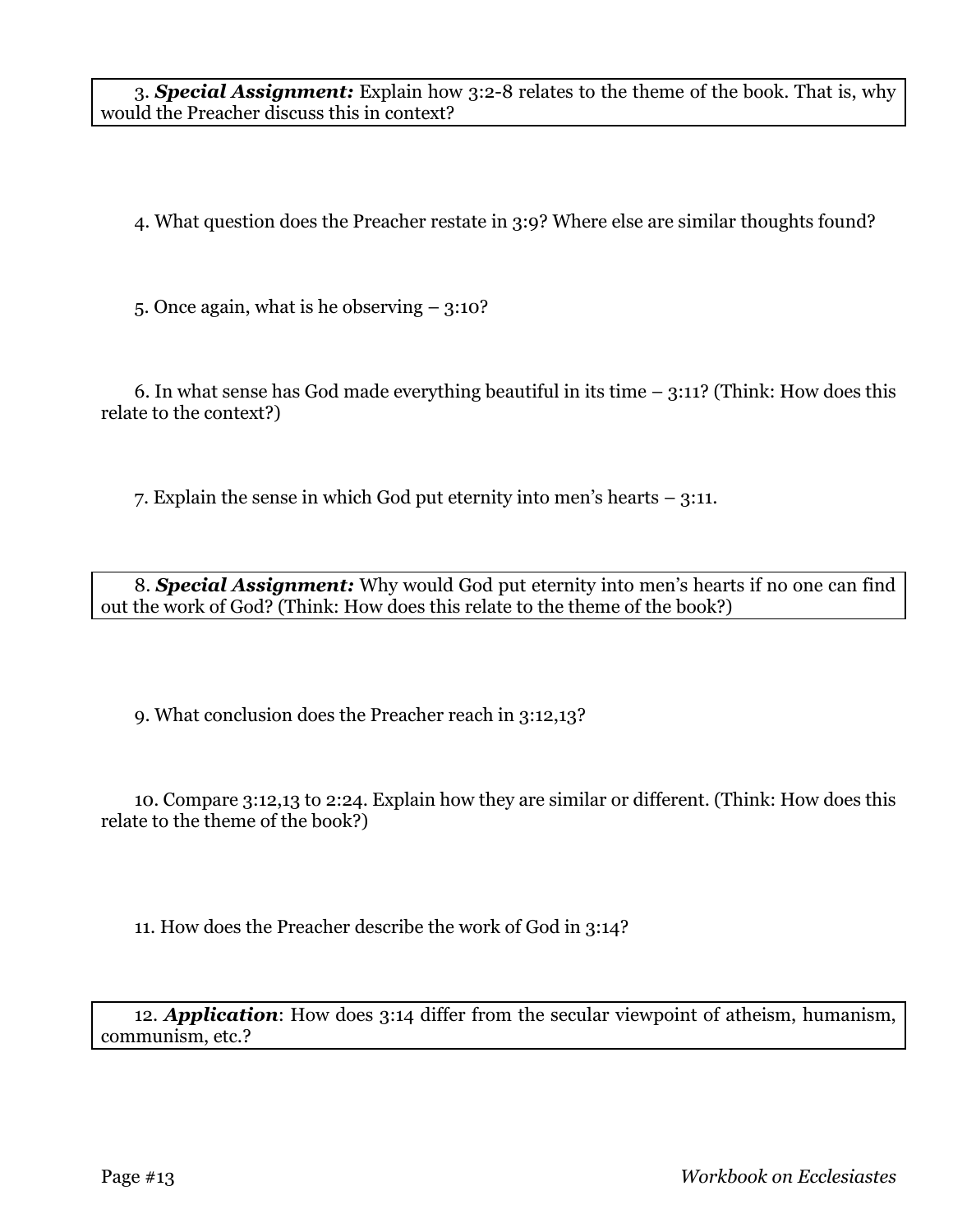13. How does the Preacher describe the cyclical nature of events on earth in 3:15? What reason does he give for it? (Think: How does this fit the theme of the book?)

14. What problem did the Preacher observe in the 3:16? What does he say will be done about this problem  $-3:17?$ 

15. *Application*: Describe how this problem still exists. What reassurance does 3:17 give us about it? (Think: How do verses like this help develop the theme of the book?)

16. What is God doing for men, and what does He want them to learn – 3:18? (Think: How does this explain the problems that exist on earth?)

17. In what way are men and animals alike according to 3:19,20?

18. *Special Assignment:* Explain how men and animals are similar but how they are also different according to the Scriptures.

19. Study various translations of 3:21. List *passages* elsewhere in Ecclesiastes where the Preacher has stated that men will be judged for their lives.

20. List other *passages* of Scripture that describe the destiny of man after death. (Think: Explain the meaning of 3:21 in light of Bible teaching.)

21. What conclusion does the Preacher reach in 3:22, and what reason does he give?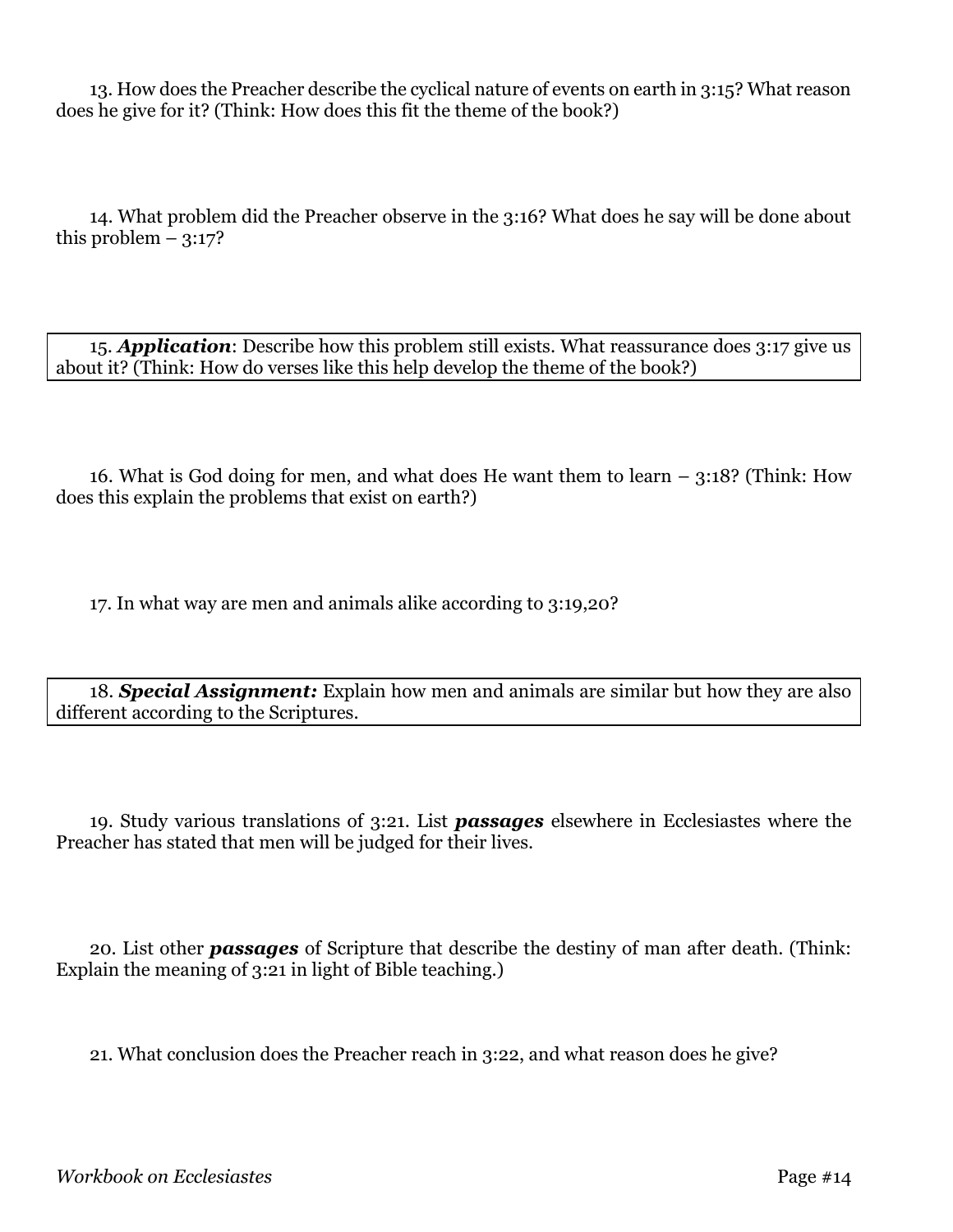Please read chapter 4 and answer the following questions. 1. What subject does the Preacher begin discussing in 4:1? *Define* oppression.

2. What problems does he say oppressed people have?

3. List other *passages* about this problem of oppression.

4. *Application*: Give examples that show this problem still exists today.

5. What viewpoint does the Preacher express in 4:2,3 regarding oppression?

6. Explain the significance of the Preacher's conclusion? (Think: Should we conclude that it is always better to be dead or never to have been born than to be alive?)

7. What problem is discussed in 4:4? In what sense is this vain?

8. List other *passages* about the problem of envy.

9. In contrast to the person who is envied for his work, what do some people do  $-$  4:5? What consequences follow? Explain.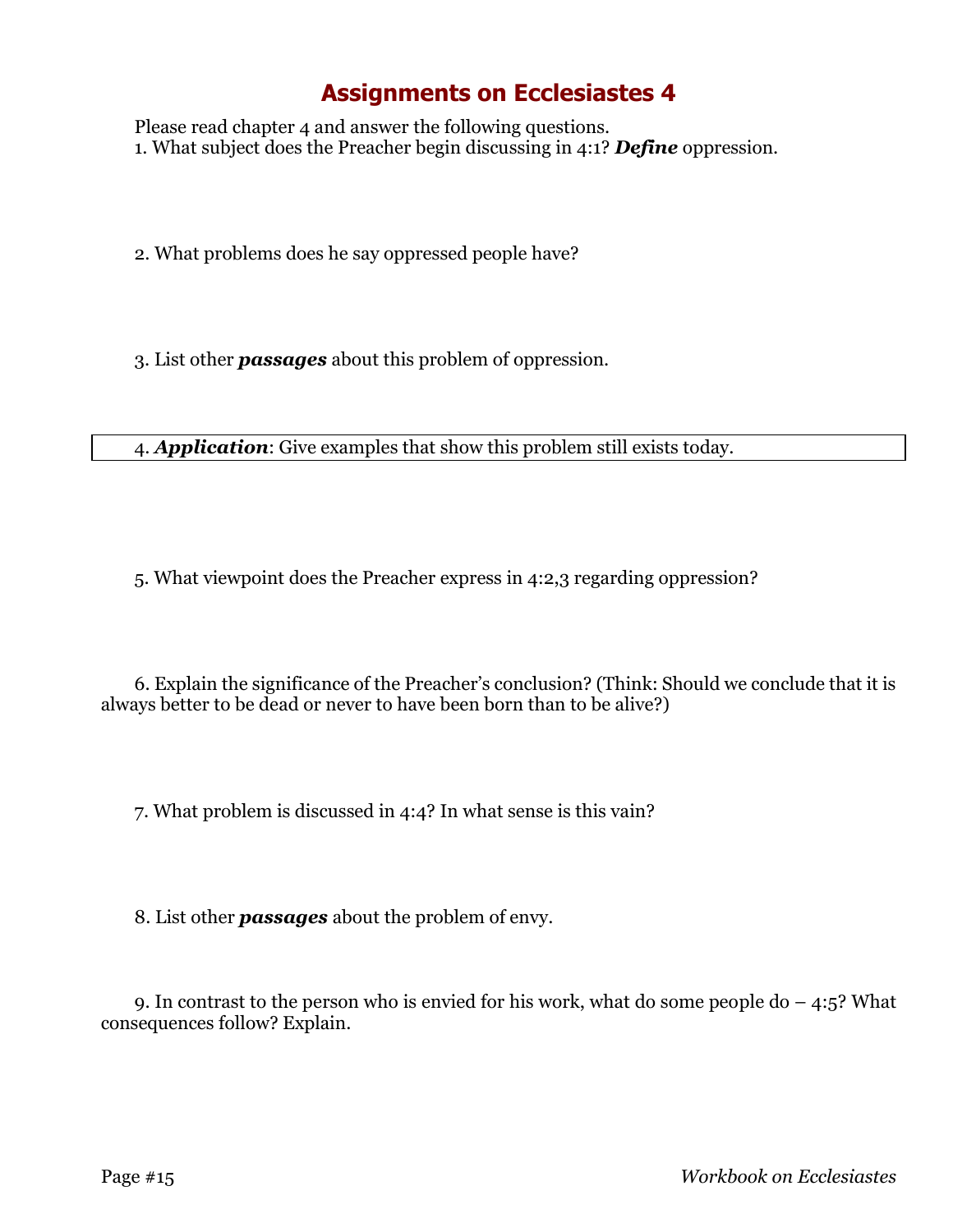10. List other *passages* about laziness.

11. In contrast to laziness, how do some people live – 4:6?

12. List *passages* about a man's responsibility to work and also about the danger of over emphasis on material possessions.

13. *Application*: Explain the proper balance men should pursue between work and other responsibilities.

14. What kind of vain conduct is discussed in 4:7,8? What should this person do instead of this conduct?

15. Explain what subject the Preacher discusses in 4:7-12. Explain his point.

16. List four reasons he gives to show that two are better than one. For each one, explain the sense in which it is true.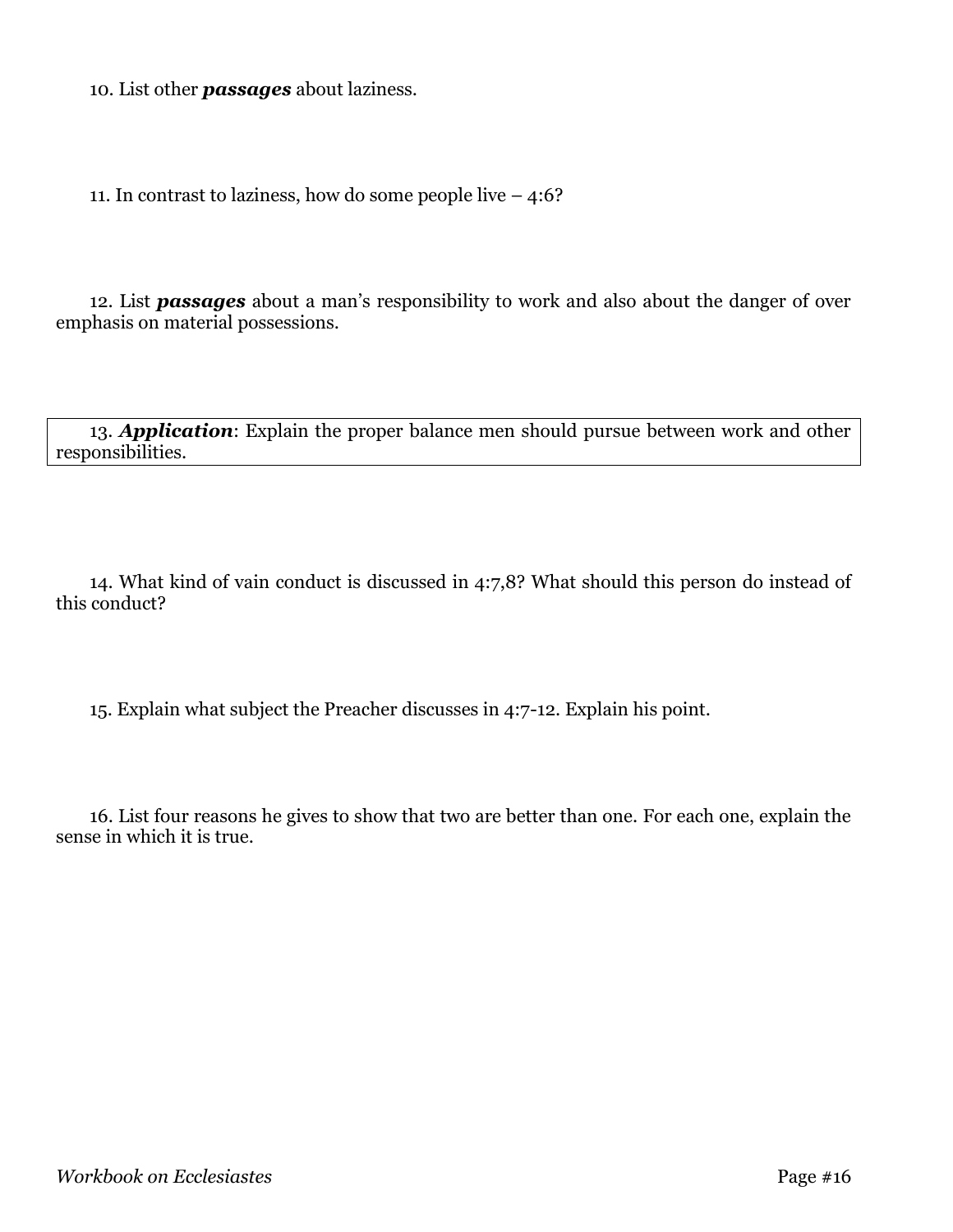17. List other *passages* about the importance of people working together or helping one another in their needs and problems.

18. *Application*: Give several examples that demonstrate situations in life in which two are better than one.

19. What dangers or concerns should we be aware of when working with others?

20. What subject is discussed in 4:13-16?

21. Why would one usually not expect a poor youth to be wise or an old king to be foolish?

22. *Define* "admonish."

23. List other *passages* about the importance of being willing to accept admonition or advice or reproof if one is to be wise.

24. *Application*: Why do older people sometimes resent admonition? What lessons should we learn?

25. How is the poor, wise youth treated in the end? Why is this vain?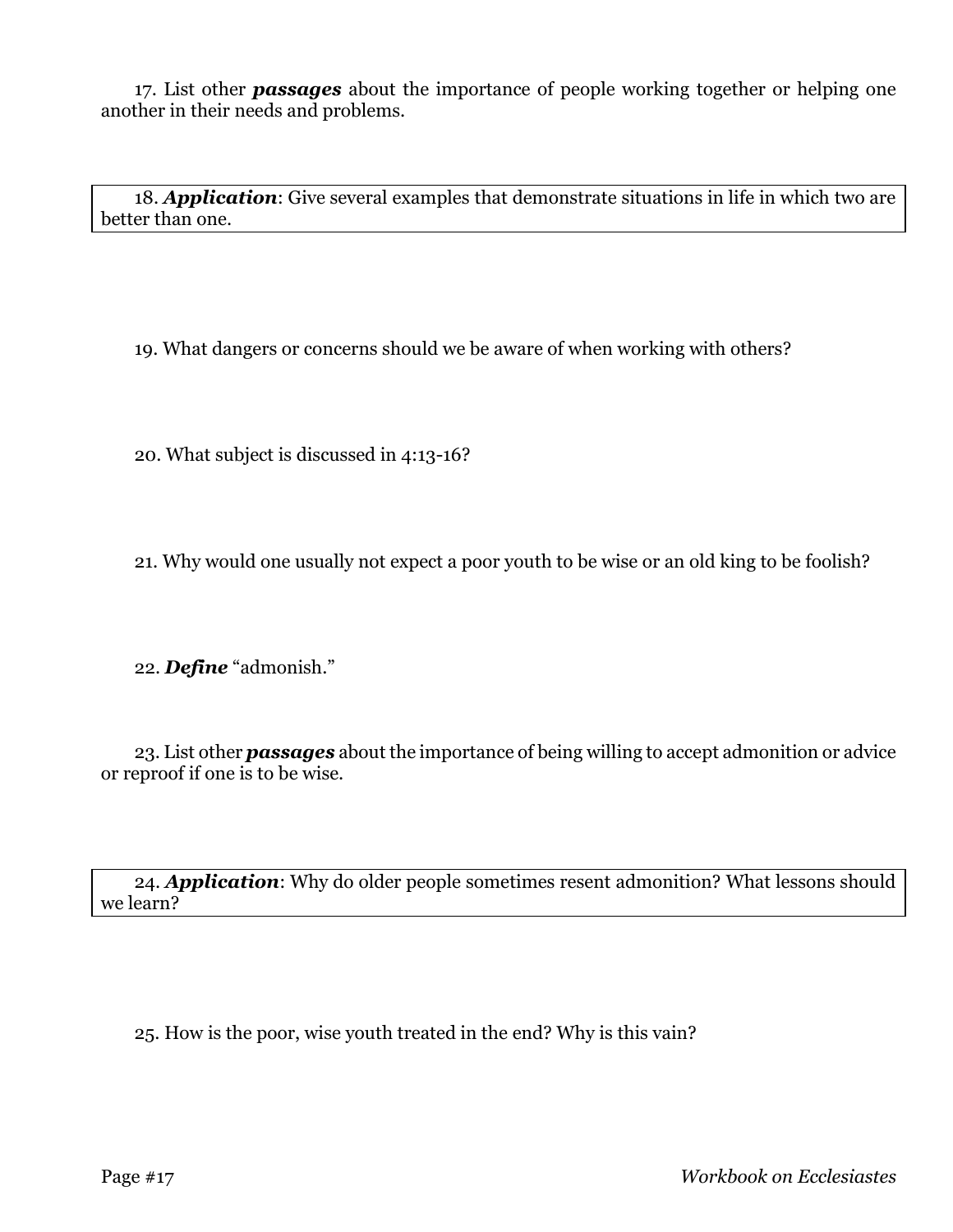Please read chapter 5 and answer the following questions. 1. What subject is discussed in 5:1-7?

2. What does it mean to go to the house of God – 5:1? What should we remember when we go there?

3. What is the sacrifice of fools? Why is it not acceptable?

4. List other *passages* about unacceptable worship.

5. What warning does 5:2,3 give us when we come before God?

6. List other *passages* or Bible examples about the danger of rash speech.

7. In what sense should our words be few before God? (Think: What did dreams have to do with it?)

8. What is a vow? What must we do when we make a vow  $-5:4,5$ ?

9. List other *passages* about vows, honoring our word, keeping our promises, etc.

10. What would be better than failing to keep a vow? (Think: Was it wrong to refuse to make a vow?)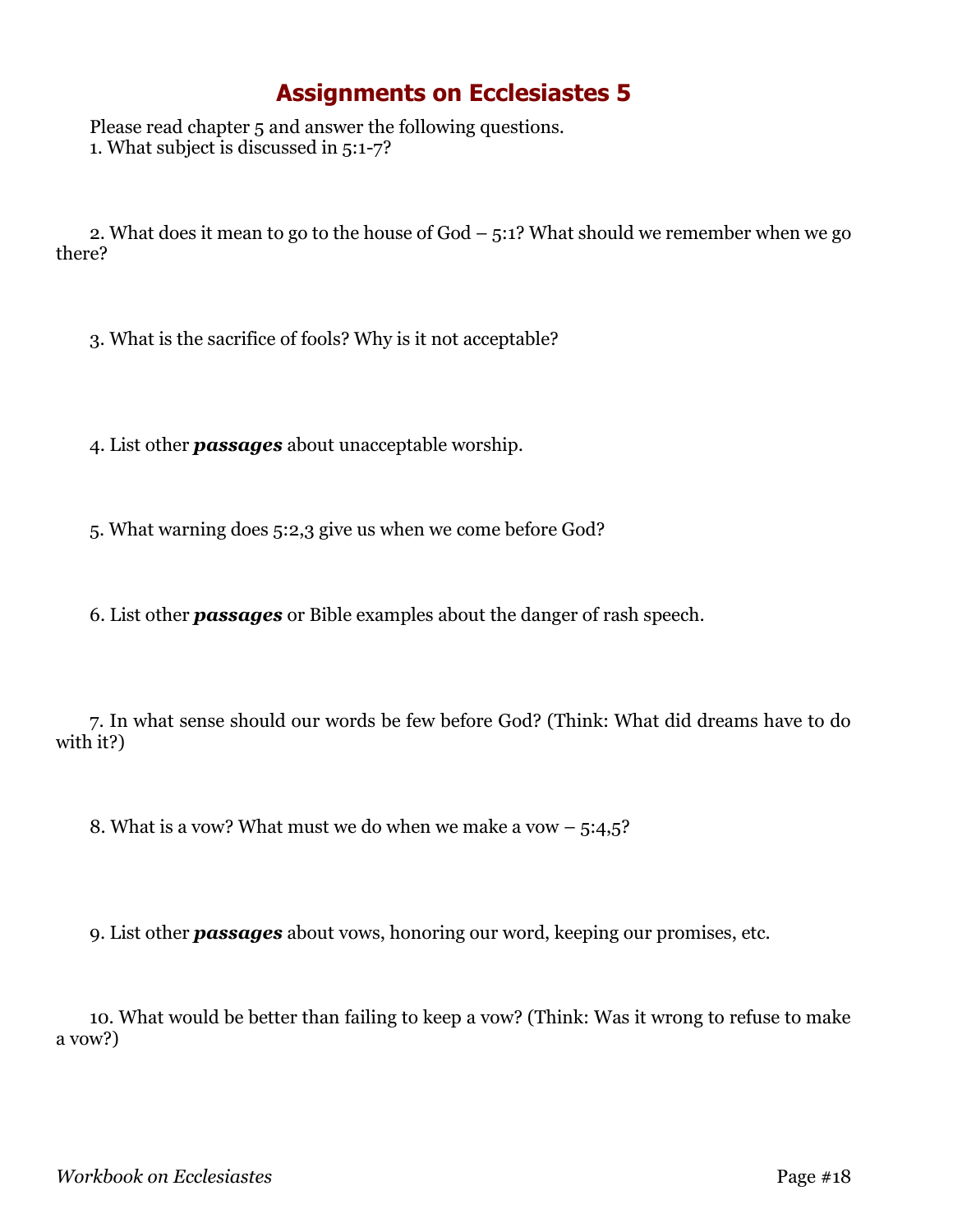11. *Application*: Give examples in which people today make commitments before God but do not take them seriously or do not keep them.

12. In what way might our mouth cause our flesh to  $\sin - 5.6$ ,  $\frac{7}{7}$  (Think: What does it mean to say before the messenger that it was an error?)

13. What consequence will come because of our rash speech? (Think: How do verses 6,7 relate back to verses 2,3?)

14. What subject is discussed again in 5:8? What consolation does the Preacher offer about this matter?

15. List other *passages* in which people appealed to higher authorities to help avoid oppression.

16. Who is the highest "official" to whom all other must give account? Explain.

17. Who benefits from the cultivation of fields  $-5.9$ ? (Think: Why is it important that kings understand this?)

18. What is vain about material abundance according to 5:10?

19. List other *passages* about the unsatisfactory or fleeting nature of riches.

20. What disadvantage do riches have according to 5:11?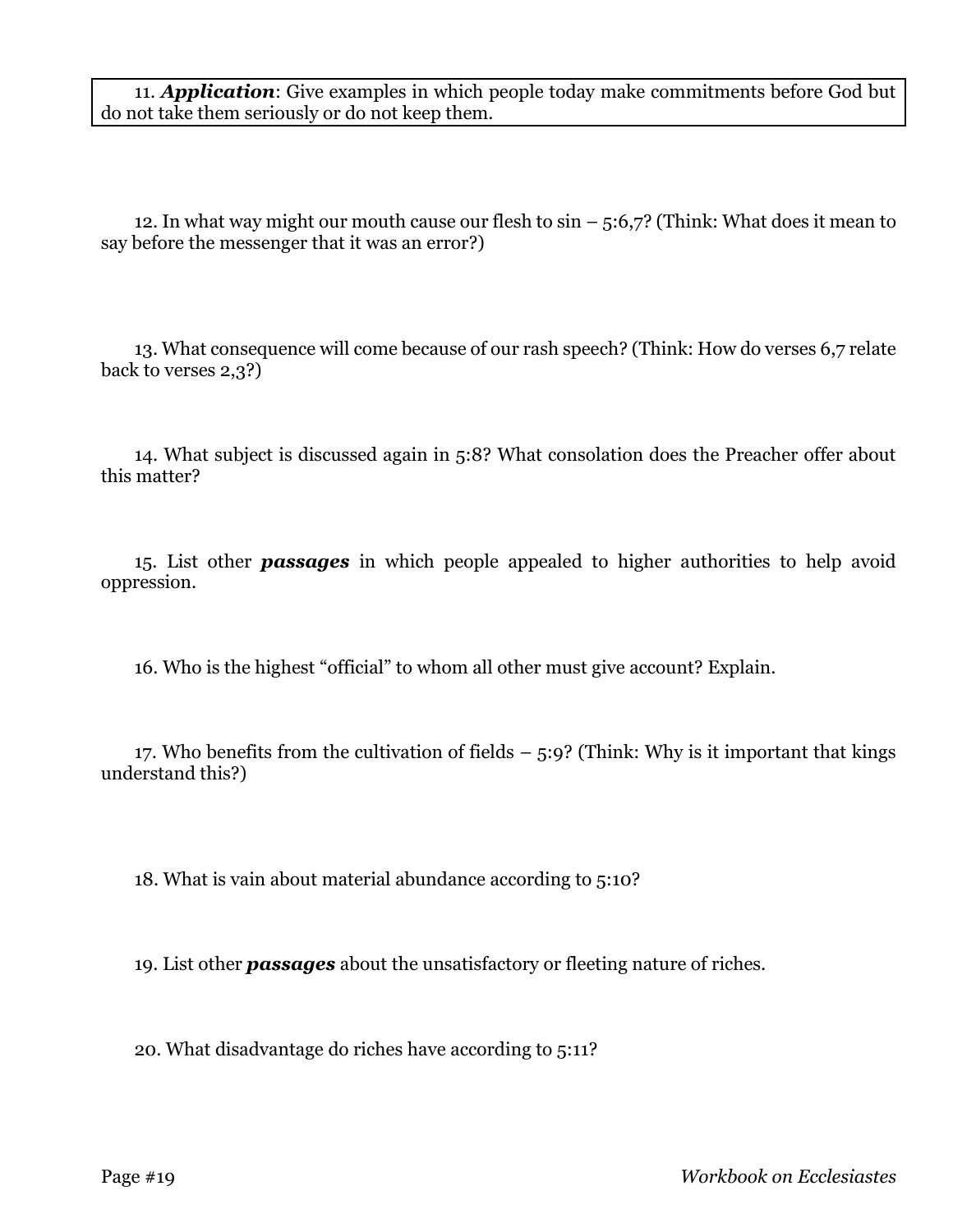21. *Application*: List other people who often share in the possessions of rich people.

22. What other affect do possessions or the lack thereof have – 5:12? Explain why this may be so.

23. What evil has the Preacher seen regarding riches in 5:13?

24. *Application*: Give examples of ways one might suffer by improperly keeping wealth to himself.

25. What disadvantage do riches have according to 5:14?

26. Where does the Bible say we should lay up our treasures, rather than on earth? Give book chapter and verse, and explain the meaning.

27. What disadvantage do riches have according to 5:15,16? Why is this a problem?

28. List other similar *passages*.

29. What other problems may a man have who hoards his wealth  $-5:17$ ?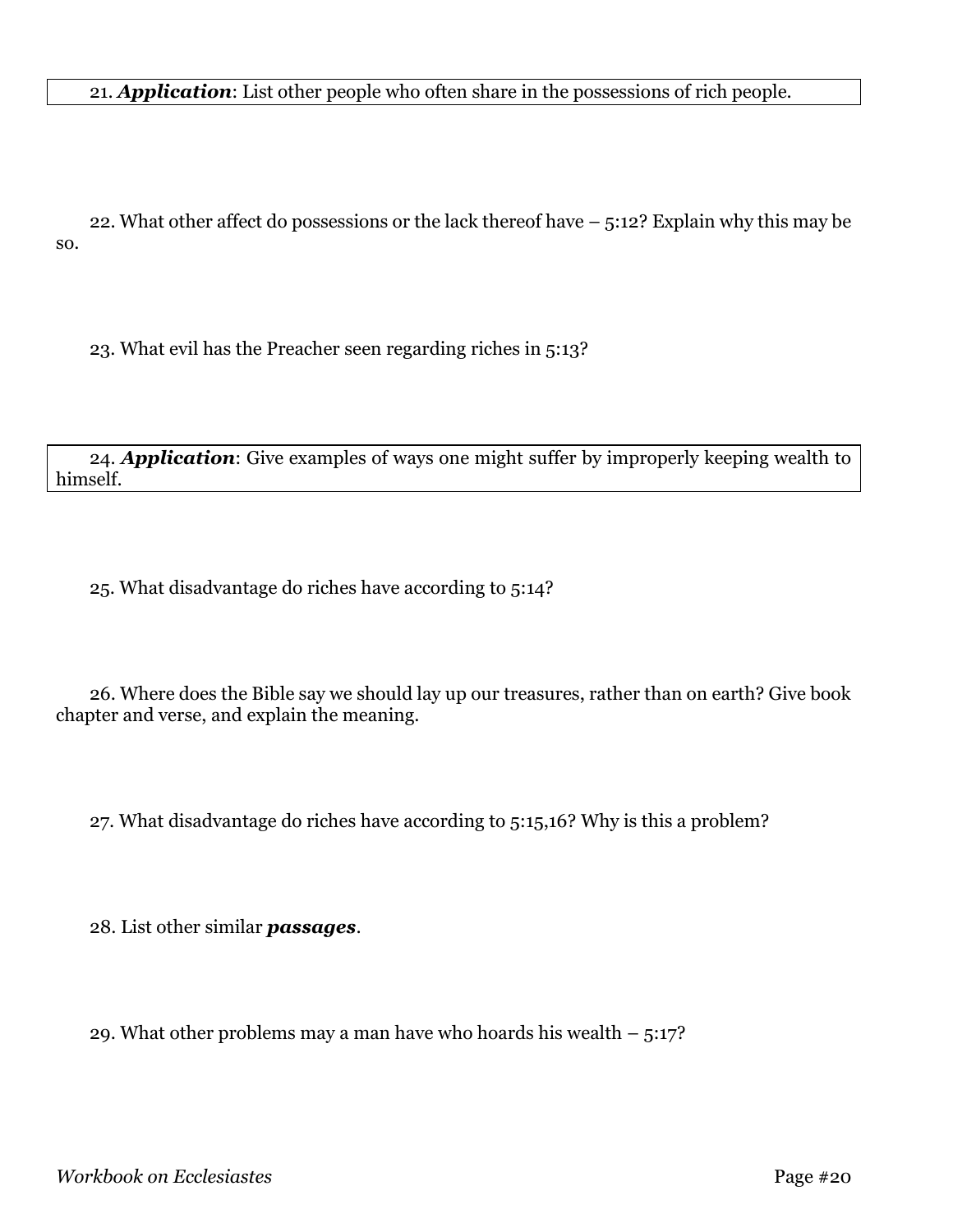30. In what ways may such a person have darkness, sickness, sorrow, and anger?

31. What conclusion does the Preacher reach about how we should use our physical blessings  $-5:18?$ 

32. Explain how the preacher's conclusion in verse 18 is correct.

33. According to 5:19, in what ways are possessions a gift from God?

34. *Application*: Explain how it changes our view of possessions if we recognize that God has given them to be used according to His purposes.

35. How does it affect a man when he properly understands the purposes for God's gifts – 5:20? Explain the meaning.

36. *Special Assignment:* Make a summary list of the problems that the Preacher has described that can come from over emphasis on material possessions.

37. *Application*: Summarize the lessons we can learn from this chapter about the proper use of material blessings.

38. *Application*: How can you use the lessons of this chapter in teaching other people?

39. *Special Assignment:* Remember to bring up to date your ongoing assignment to list all the things that the book of Ecclesiastes says are vain or vanity.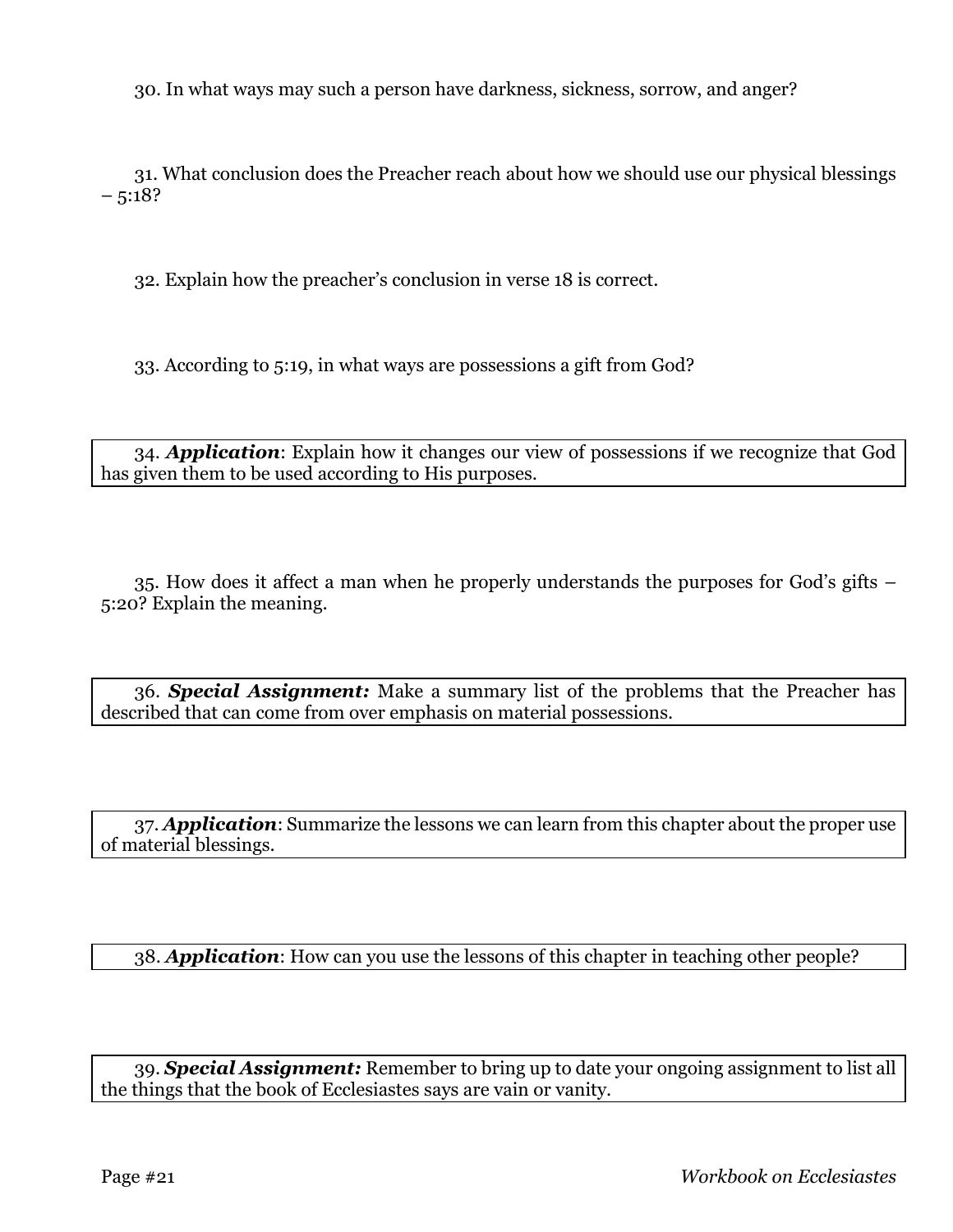Please read chapter 6 and answer the following questions. 1. What evil does the Preacher commonly see among men – 6:1,2?

2. Based on the context (see chapter 5), why might God not give some men opportunity to enjoy the benefit of their wealth?

3. What apparent benefits might such a man have according to 6:3,4?

4. Yet what problems might he have? (Think: What problem would there be in having no burial?)

5. Who is better off than such a man? How is such a child described – 6:3-5?

6. What other benefits might such a rich person have according to 6:6? Yet what is his destiny?

7. Explain what advantages a stillborn child might have over such a person.

8. For what purpose do men generally labor – 6:7? What is the result?

9. *Application*: What applications should we make from the descriptions in 6:1-7?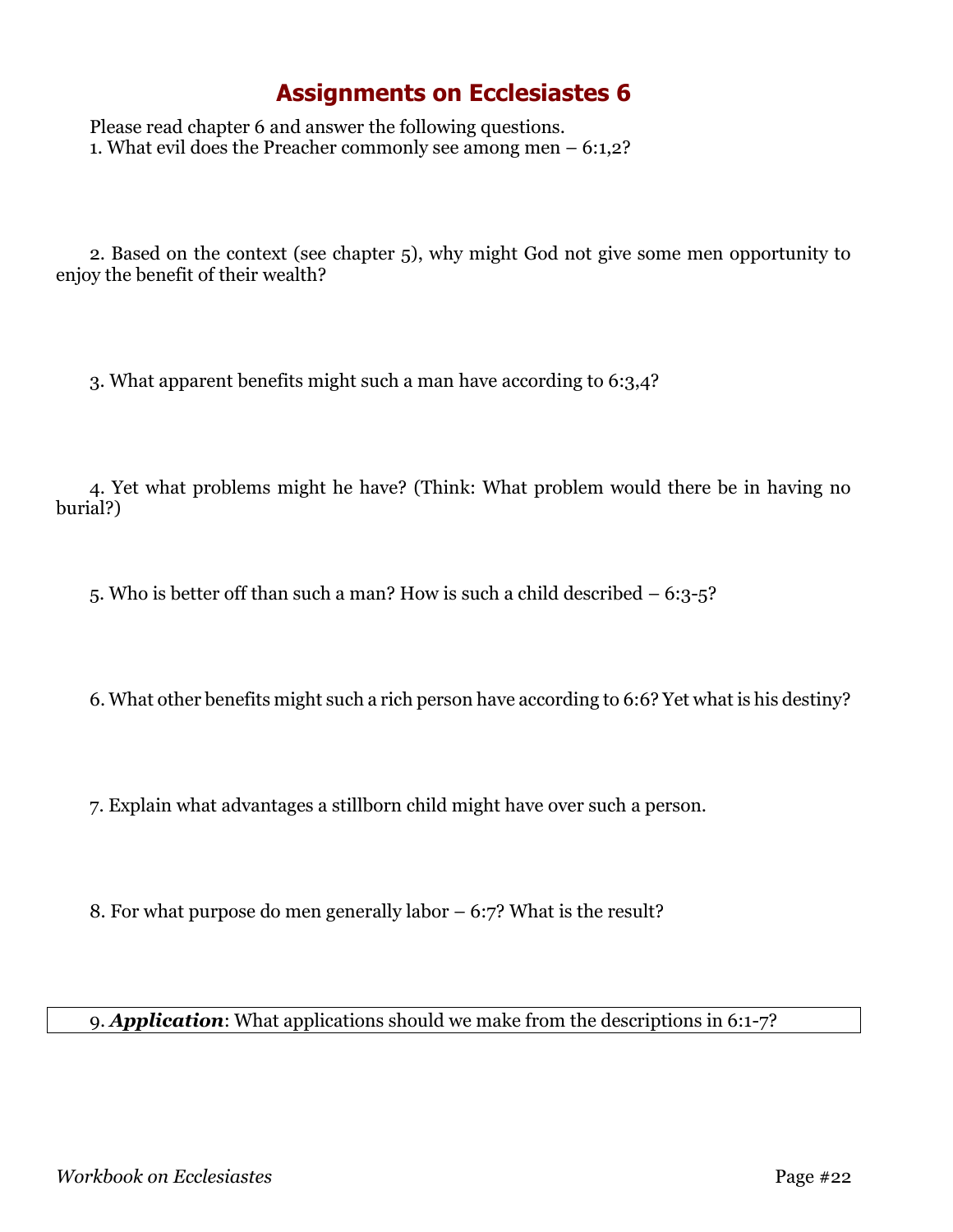10. What contrast is made again in 6:8? Where else has this been discussed earlier?

11. What question is asked about the poor man? Explain the point.

12. What is contrasted in 6:9?

13. Explain the point of verse 9.

14. What truth is stated in 6:10?

15. Explain the sense in which verse 10 is true.

16. What question is asked in 6:11? What is the point of the question?

17. *Special assignment:* List some things we have learned already in the first half of the book that are vanity or that cause vanity.

18. What questions does the Preacher ask in 6:12, and how do they relate to the theme of the book?

19. Can man answer these questions by human wisdom? What lessons are implied by the questions?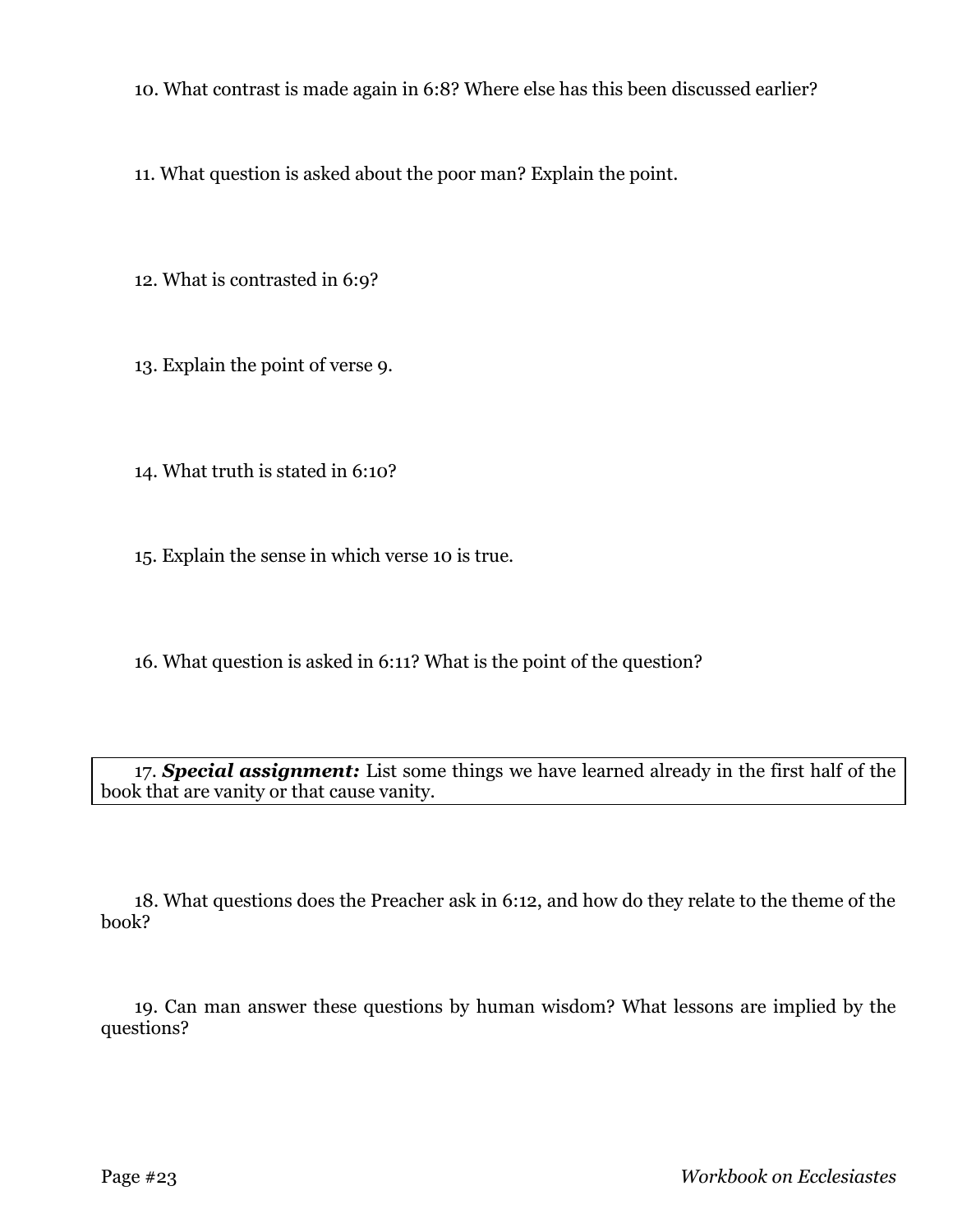Please read chapter 7 and answer the following questions. 1. To what is a good name compared in 7:1? Explain the comparison.

2. List other *passages* about the importance of a good reputation.

3. *Application*: In what ways does a good reputation benefit a child of God?

4. What other comparison is stated in 7:1? (Think: Is this what most people would think? Explain.)

5. Explain some ways in which the time of a person's death may be better than the time of his birth.

6. What comparison is made in 7:2? What reason is given why this is true?

7. *Application*: What lessons can we learn when we consider a time of death?

8. What comparison is made in 7:3? What reason is given?

9. *Application*: Name some ways that sorrow can be better than laughter.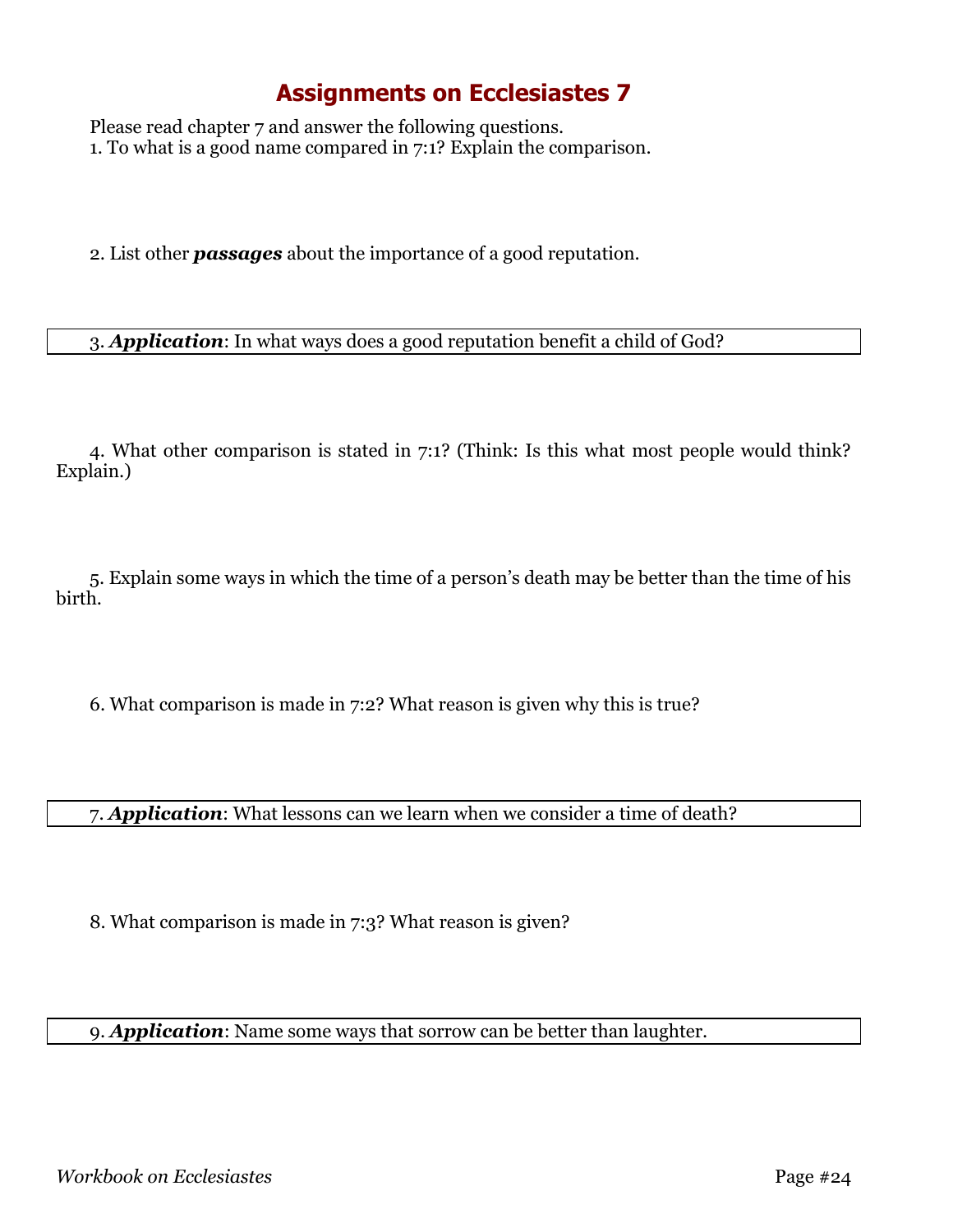10. How does a wise man differ from a fool  $-7:4$ ? How does this relate to 7:2?

11. What comparison is made in 7:5?

12. List other *passages* about the importance of proper rebuke.

13. *Application*: In what ways can rebukes benefit us? How does this compare to what most people think?

14. Laughter of fools is like what – 7:6? (Think: How does a fire of thorns compare to a fire of logs? What does this teach us about fools?)

15. What problem is discussed in 7:7 (note alternative translations)?

16. Name some ways that bribes and oppression can pervert a person's thinking.

17. Explain how the end of a thing can be better than the beginning – 7:8? (Think: Is this always true?)

18. What contrast is made in the second half of 7:8? Explain why pride can contrast to and hinder patience.

19. What warning is given in 7:9? What reason is given?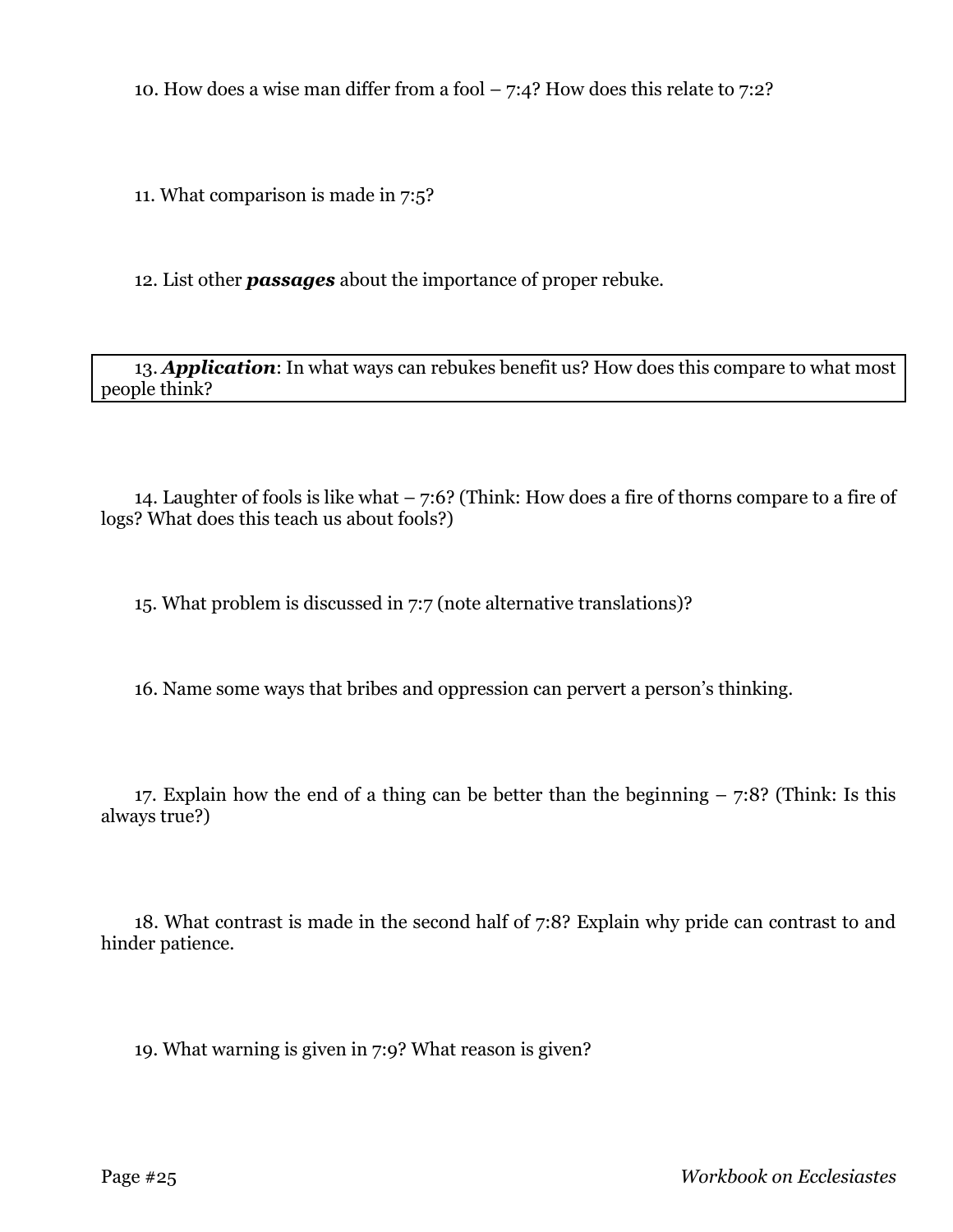20. List other *passages* about the problems caused by anger.

21. *Application*: What are some problems that come if we are quickly and easily angered? What should we do instead to control our anger?

22. What mistake should we avoid according to 7:10? (Think: Why might such questions be unwise?)

23. In what way does 7:11 describe the benefit of wisdom? Explain why this is true (note alternative translations).

24. What advantages does wisdom have according to 7:12? (Think: How do the Preacher's comments about wisdom compare to earlier comments on that subject?)

25. *Application*: Explain some ways that wisdom can benefit as in 7:12.

26. What is true about the works of God according to 7:13?

27. What are some things that God has made crooked but we cannot straighten?

28. How should we react to prosperity and adversity  $-7:14$ ? What lessons should we learn?

29. What observation had the Preacher made about righteous people compared to wicked people – 7:15? Why would this seem unreasonable?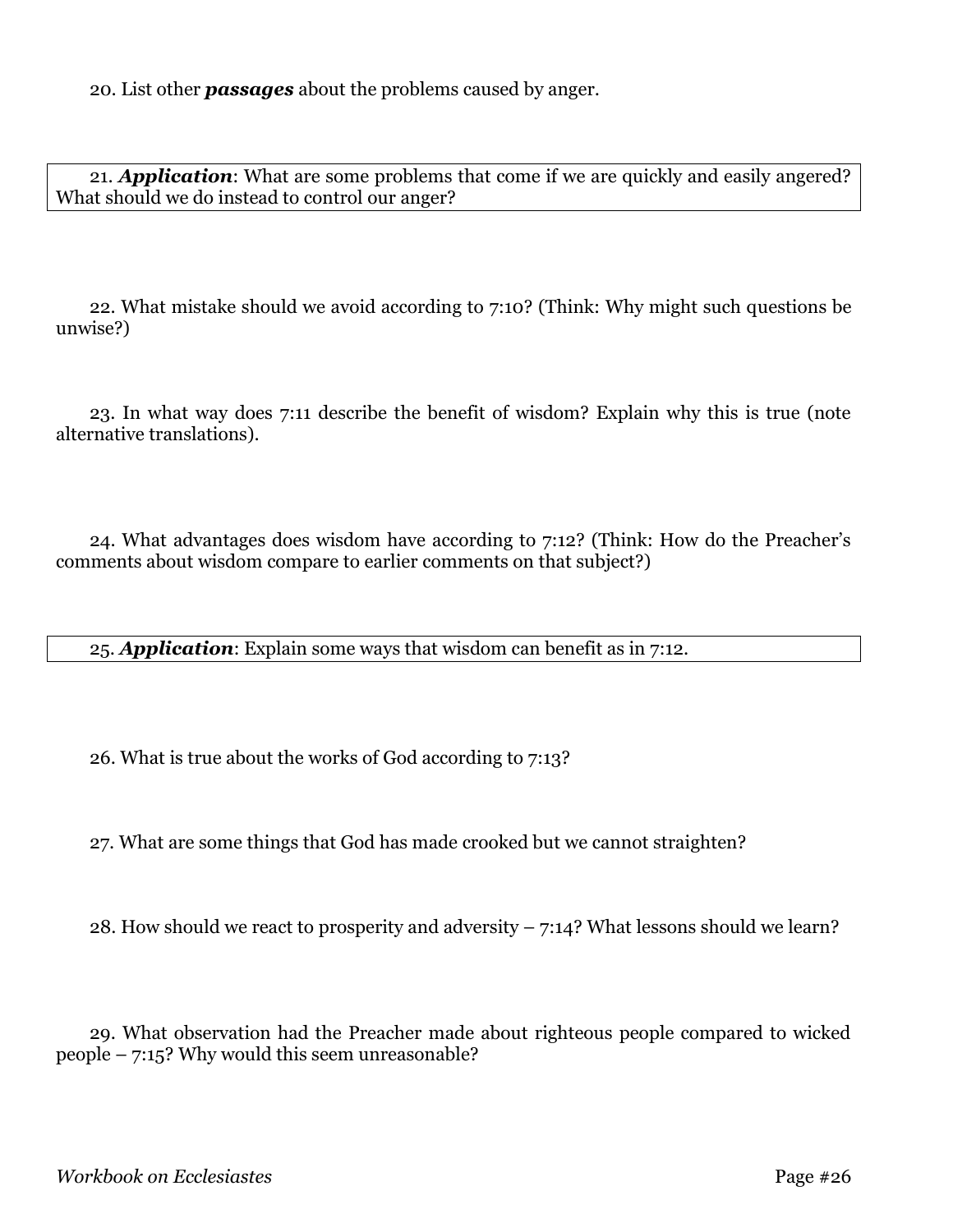30. Give examples from the Bible or from modern life of the kinds of things the preacher has just described.

31. Explain what the Preacher means by being overly righteous, overly wicked, or overly wise – 7:16-18. (Think: Is it possible to be too faithful in obedience to God?)

32. Give examples of conduct that would be overly righteous as discussed here.

33. How is the benefit of wisdom described in 7:19? Give examples to illustrate the point.

34. What principle about righteousness is stated in 7:20? List similar *passages*.

35. *Application*: What lessons should we learn from the principle of 7:20?

36. *Define* "curse." What warning does 7:21 give about what others say about us?

37. What may we also have been guilty of  $-7:22$ ?

38. List other *passages* about concern for what others think about us.

39. *Application*: Explain the proper attitude we should have about seeking the praises of others as compared to having a good influence with others.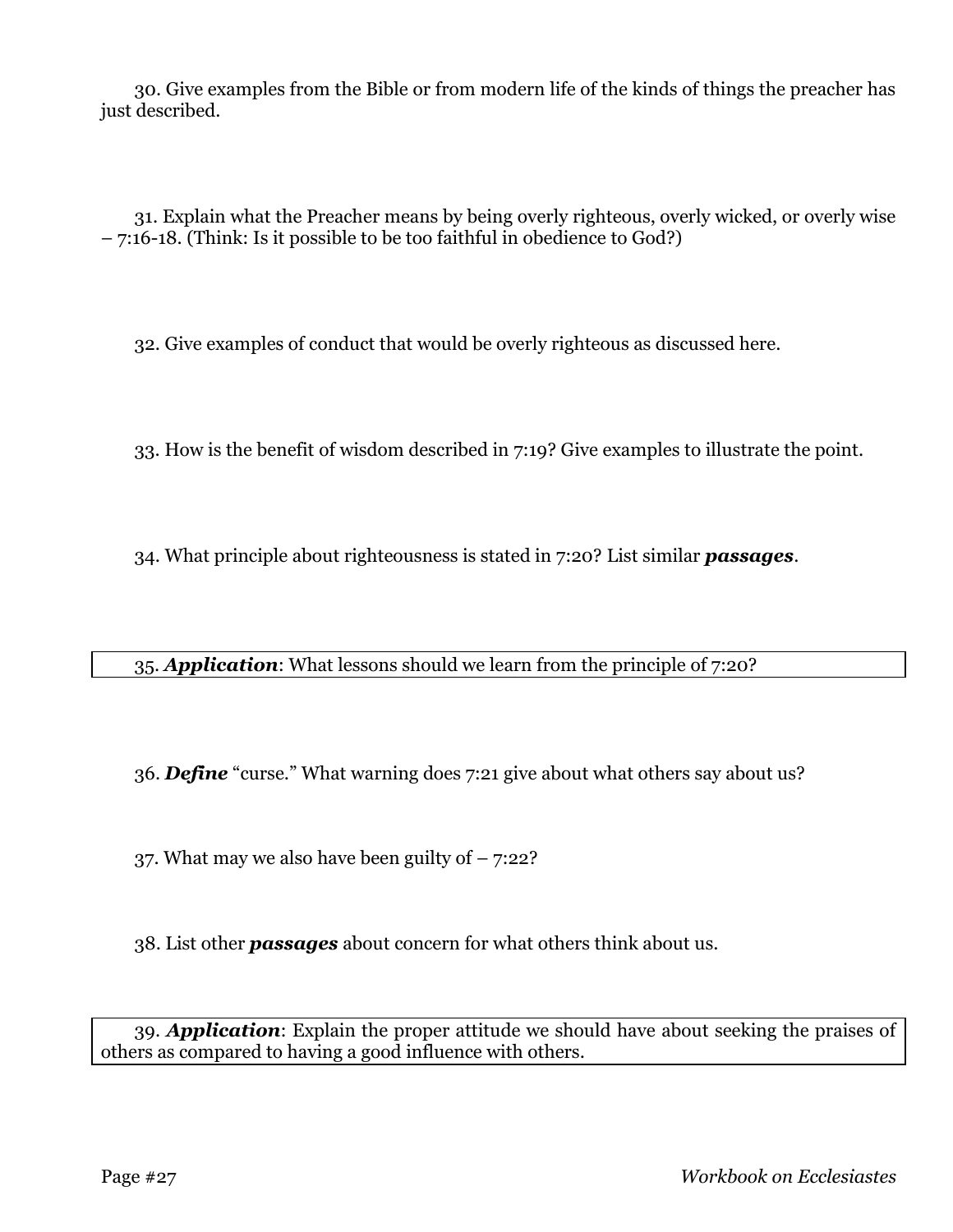40. What problem did the Preacher have when he pursued wisdom – 7:23,24? Why?

41. Where else has this been discussed in Ecclesiastes? How can this be harmonized with the fact that the Preacher said he was so wise compared to other people?

42. What should we learn about wisdom and the limits of a human intelligence?

43. What specifically did the Preacher seek to know – 7:25? Where else did he discuss that?

44. How does the Preacher describe a certain kind of woman in 7:26?

45. What does Solomon say about this kind of woman in the book of Proverbs?

46. Who will escape this kind of woman and who will not? Explain why this is so.

47. To what conclusion had the preacher's investigations led him – 7:27,28?

48. Had Solomon known any good women? Had he ever said anything good about them? (Think: Why would the preacher say what he did about women here in Ecclesiastes?)

49. So to what conclusion had the Preacher's observations led him  $-7:29$ ?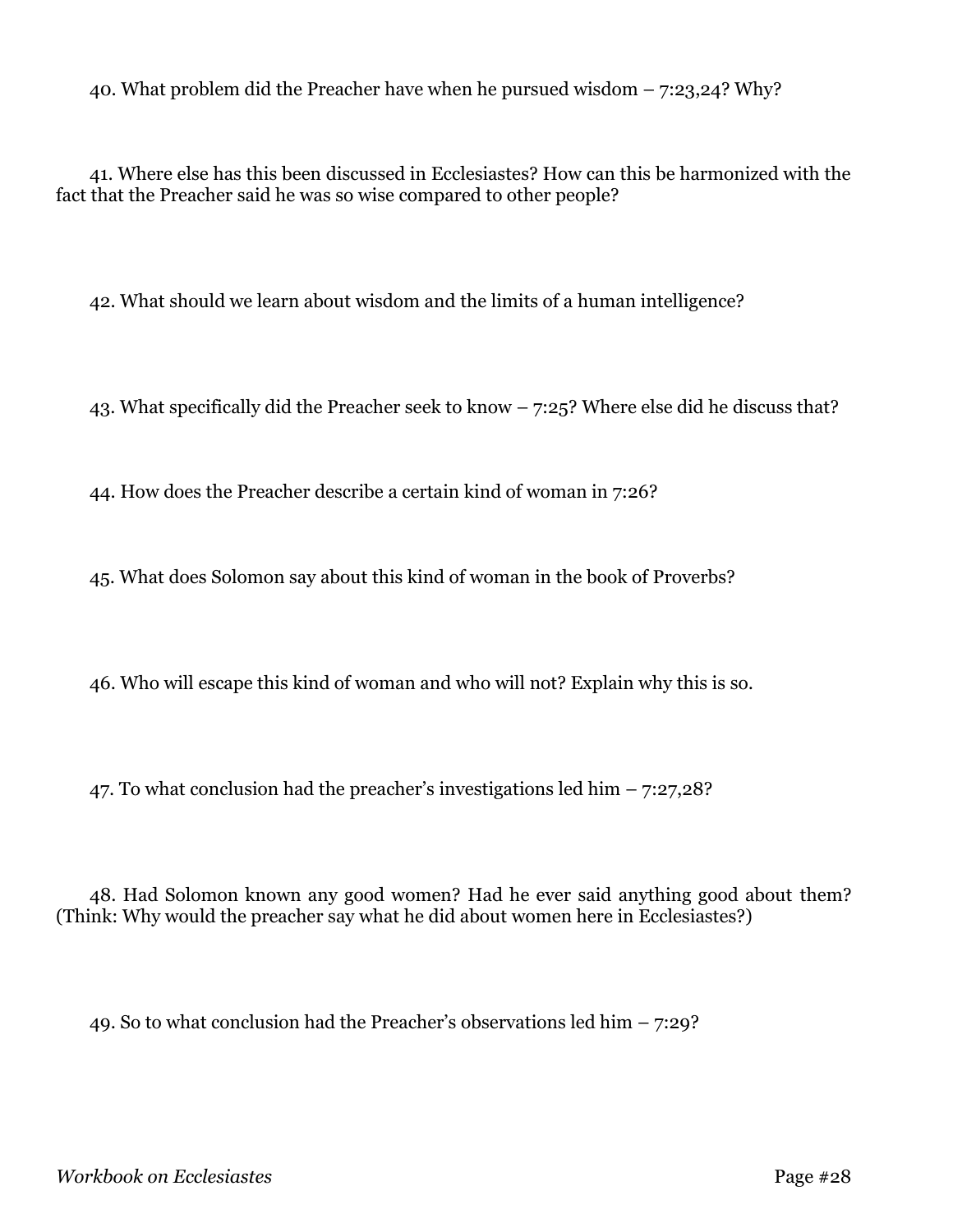Please read chapter 8 and answer the following questions. 1. What effect does wisdom have according to 8:1? How would it do this?

2. What is our responsibility to rulers – 8:2? What reason is given?

3. List other *passages* about our responsibility to obey civil law.

4. In particular, how should we act toward rulers according to 8:3? For what reason?

5. Explain the meaning of the kinds of conduct described in 8:3.

6. What kind of conduct should we avoid according to 8:4? Explain the reason.

7. *Special Assignment:* Is it always wrong to question what is done by those in authority? What limits should there be on questioning the conduct of the rulers?

8. What reason is given in 8:5 for obeying rulers? Explain how the last part of the verse relates to the discussion.

9. Summarize the reasons the Preacher has given for obeying civil rulers.

10. What does the wise man know according to 8:6? What should we learn?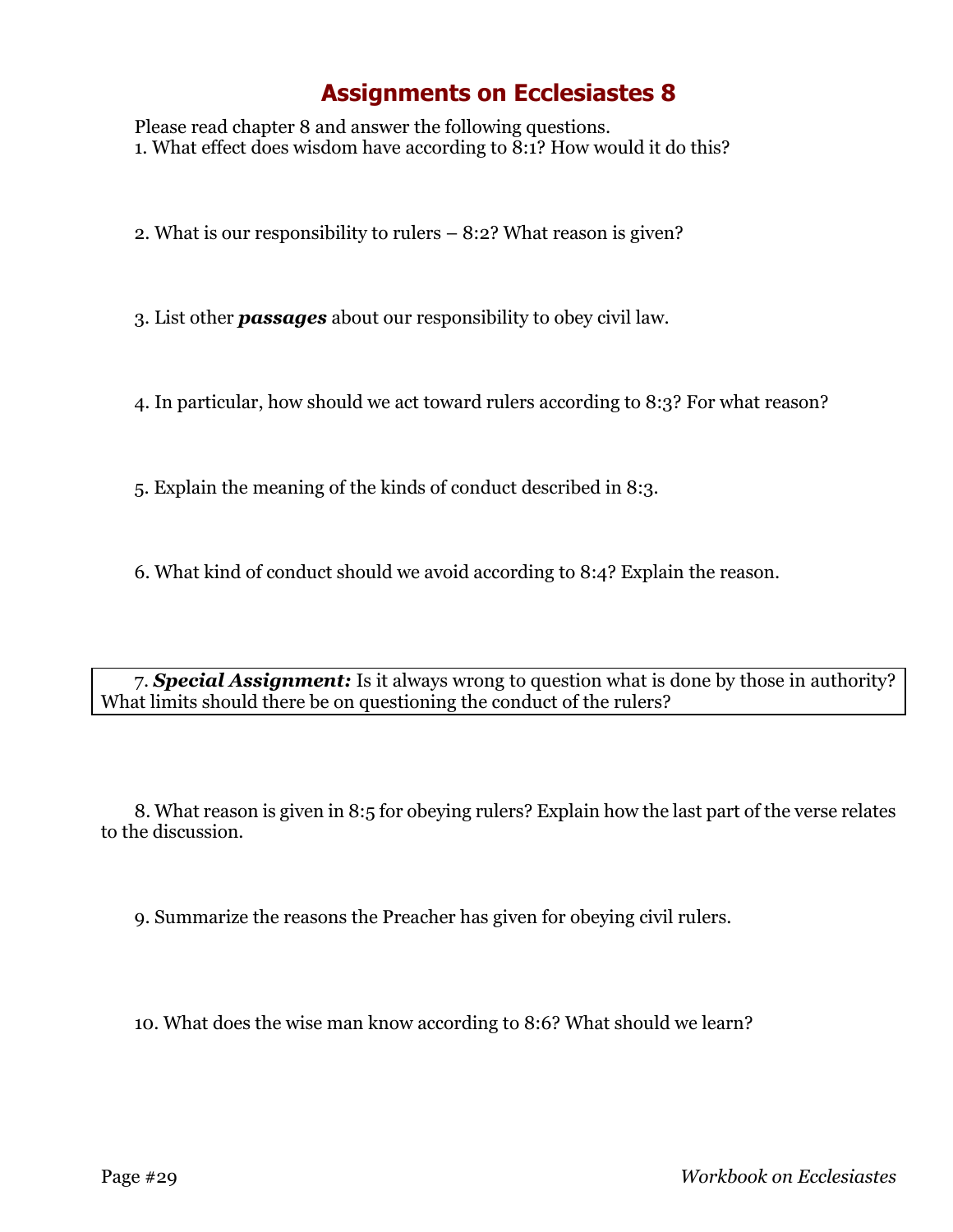11. What is uncertain about the punishment of those who violate the law – 8:7? How does this compare to the thinking of the wise man in verse 6?

12. What truth is stated about death in 8:8? What application does this have to those who disrespect civil law?

13. List other *passages* about the certainty of death.

14. *Application*: What lessons should we learn from the fact that death is certain?

15. What does the Preacher observe about rulers in 8:9? Give examples.

16. What happens to the wicked man described in 8:10? Explain what this might mean.

17. What circumstance may encourage people to do evil – 8:11? Explain.

18. Give examples that illustrate 8:11.

19. Why then does God postpone bringing punishment on men for their sins?

#### 20. *Application*: What lessons should we learn from the principle of 8:11?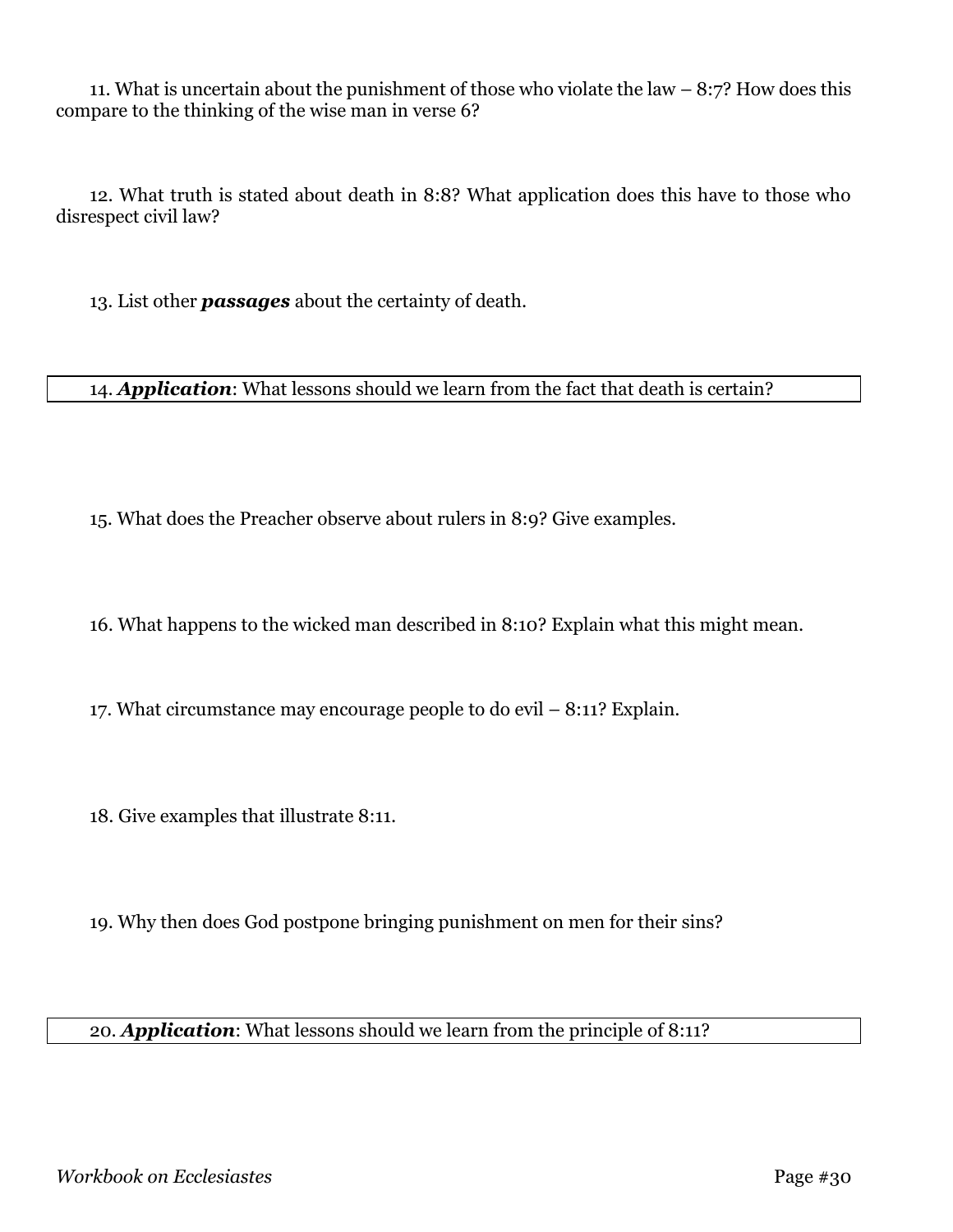21. Despite the sins of wicked people, what assurance can righteous people have – 8:12?

22. What assurance can the wicked people have – 8:13?

23. *Application*: Explain how the lessons of 8:12,13 can reassure righteous people when they see wicked people prosper.

24. What troubled the Preacher in 8:14? (Think: Why would this be troubling?)

25. Give examples that illustrate what is described in 8:14.

26. *Application*: What application would 8:14 have to the justice of God and the need for rewards and punishments after death?

27. What conclusion does the Preacher reach in 8:15? Where else has he stated similar conclusions?

28. Explain 8:15 and how it relates to the context. (Think: Is the Preacher advocating that there is nothing more important than enjoying life? If not, what is his point?)

29. What does the Preacher observe about the work of God in 8:16,17? List other similar *passages*.

30. *Application*: What lessons should our limited knowledge of God's work teach us about our lives and about the theme of Ecclesiastes?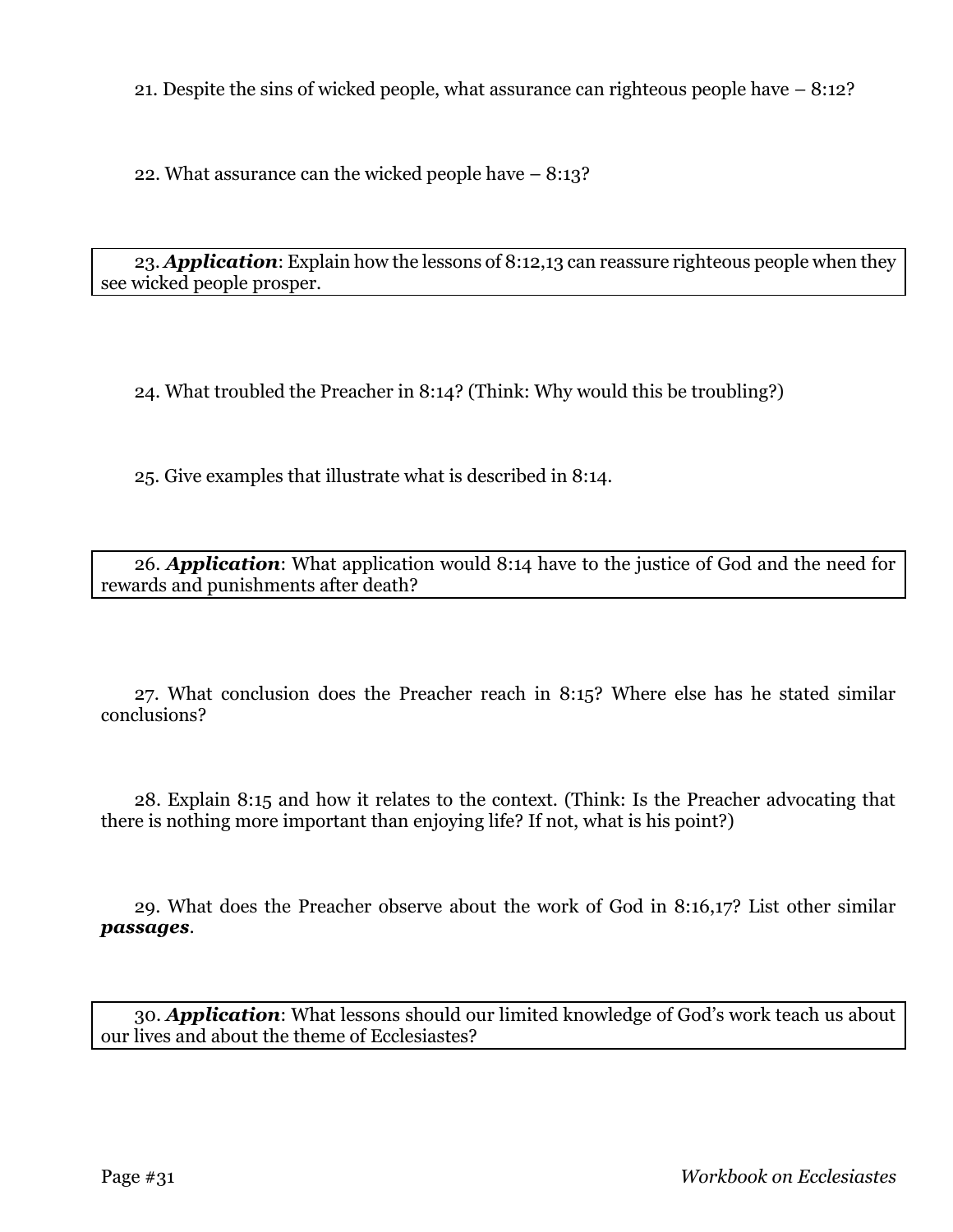Please read chapter 9 and answer the following questions.

1. What assurance does 9:1 give to the righteous and wise? Explain the point. (Think: What is meant by the statement that people do not know love or hatred by what they see?)

2. List other *passages* about suffering, especially why people suffer.

3. *Special Assignment:* Summarize the Bible teaching about suffering, especially the reasons why people suffer.

4. What does 9:2 say is true of all people? List five pairs of opposites in the verse.

5. What is the event that happens to all? How does the Preacher describe this in 9:3?

6. How does he describe the lives of people before this event occurs? List other similar *passages*.

7. *Special Assignment:* According to Scripture, why does this one event happen to all people? Give Scripture to prove your answer.

8. What advantage does a living person have – 9:4? Explain how this is an advantage of the living.

9. How does he illustrate the advantage of life. Explain the illustration.

10. List several things that living people have but dead people do not  $-9:5,6$ .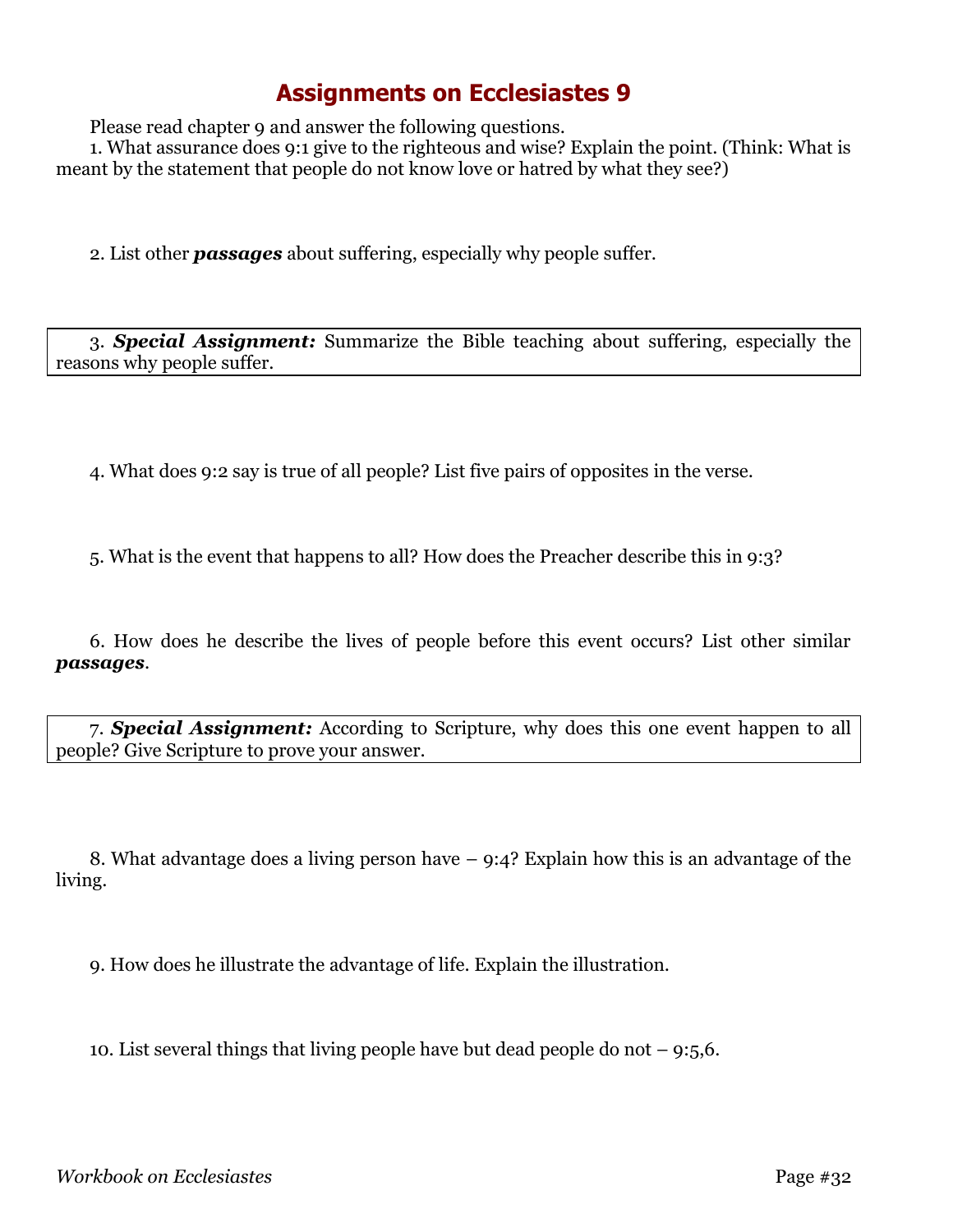11. In what events does verse 6 say the dead do not share? So in what sense do they know nothing (verse 5)?

12. List *passages* showing that people will be consciously aware of their surroundings even after death.

13. *Case Study:* Jehovah's Witnesses and other materialists use this passage to prove death is the end of existence, so people are not conscious after death. How would you respond?

14. *Case Study:* Other people believe they can communicate with the dead or pray to dead saints. What application would this passage and other passages have?

15. What conclusion does the Preacher reach about his discussion of death in 9:7,8? Where else has he stated similar conclusions?

16. What is the significance of the white garments and the oil on the head?

17. Explain how verses 7,8 relate to the discussion of death in the previous verses.

18. What relationship is discussed in 9:9, and what is stated about it?

19. List other *passages* that describe the marriage as a blessing.

20. *Case Study:* Some religious people view marriage as inferior to celibacy or even somehow defiling or impure. How would you respond?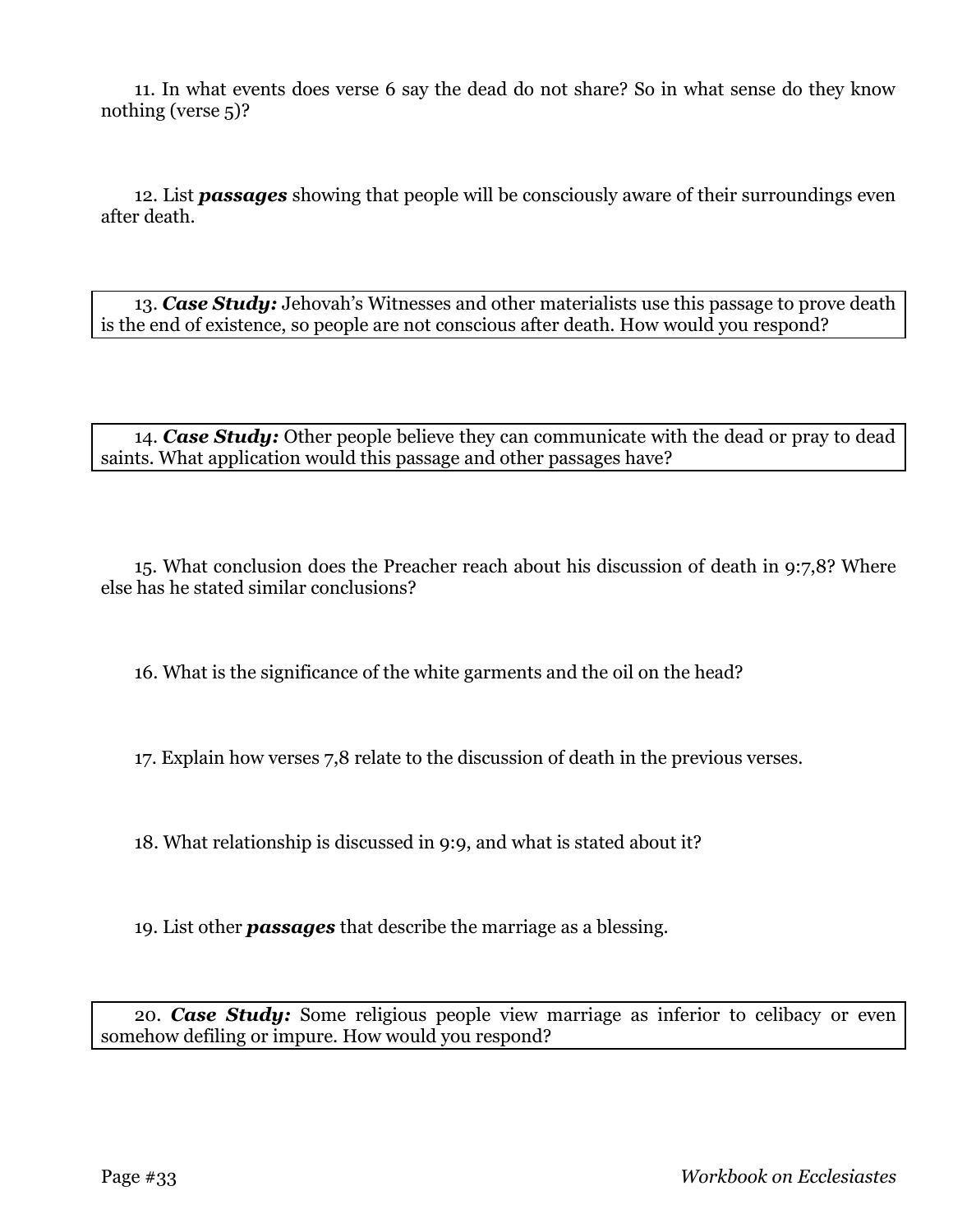21. What attitude should we have toward work – 9:10? What reason is given?

22. List other *passages* about the importance of a strong work ethic.

23. *Case Study:* Some people believe that people will be given a chance after they die to be forgiven of sins and be saved. What does the Bible teach? Proof?

24. List five examples the preacher uses in 9:11. What is the point?

25. How does 9:12 relate to verse 11? What two illustrations does the Preacher use?

26. *Application*: What lessons should we learn from the principle of 9:11,12?

27. Retell in your own words the story told by the Preacher in 9:14,15.

28. What lesson does the story teach us about life – 9:16?

29. What lessons should we learn according to 9:17,18?

30. Does the illustration teach that wisdom is useless? What does it teach about the character of people? Explain.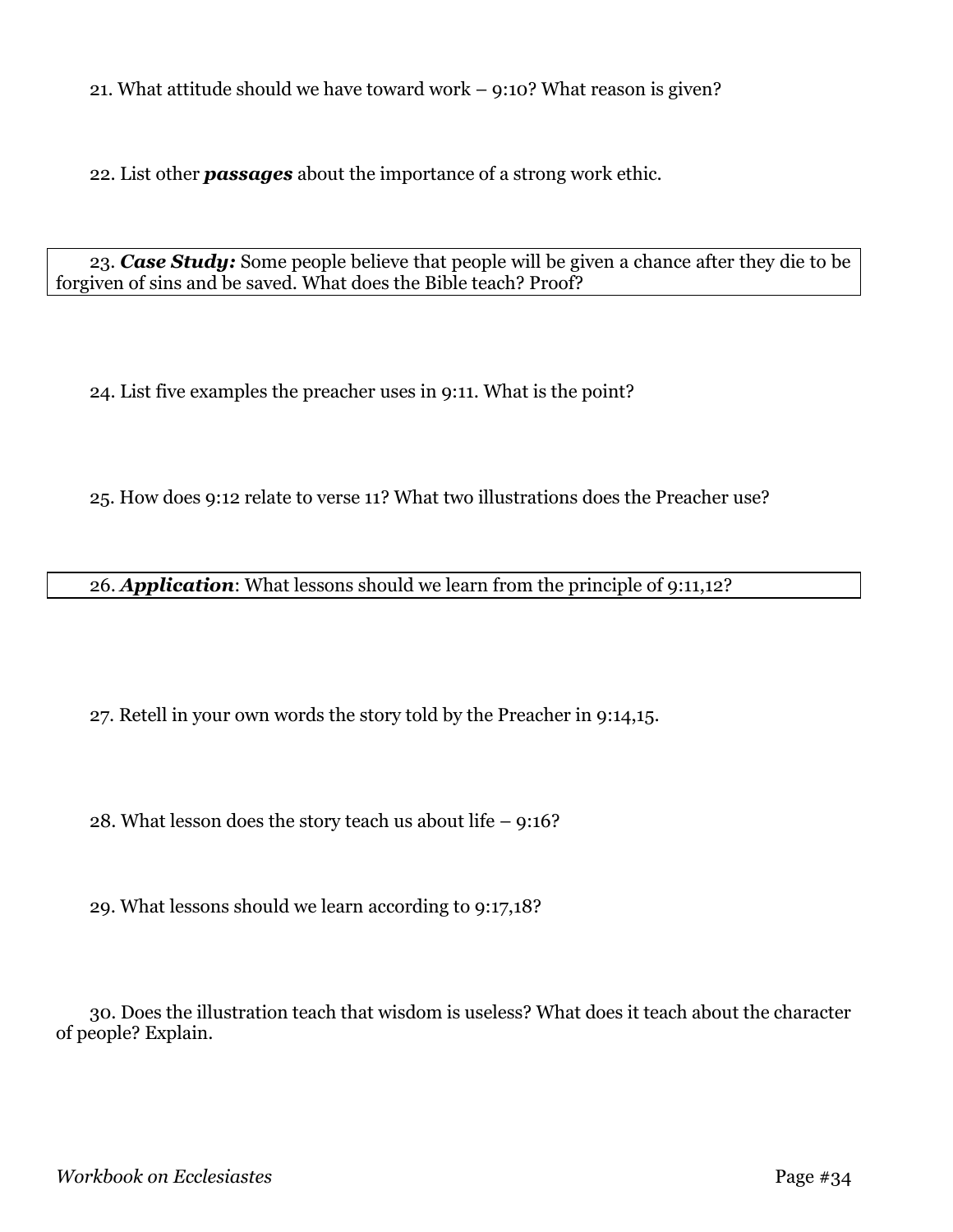Please read chapter 10 and answer the following questions. 1. What damage can a little folly do – 10:1? How does the Preacher illustrate this?

2. *Application*: Give examples to illustrate the principle of verse 1.

3. Explain the significance of the right hand and the left hand as used in 10:2.

4. What does verse 2 teach about wisdom as compared to foolishness?

5. What characterizes a foolish person – 10:3?

6. How does the fool show to everyone that he is a fool?

7. What can we do to pacify a ruler who becomes angry with us – 10:4?

8. List other *Scriptures* showing that submission to authority and humility can help solve problems.

9. What apparent reversal of natural circumstances is mentioned in 10:5,6?

10. What additional reversal is mentioned in 10:7?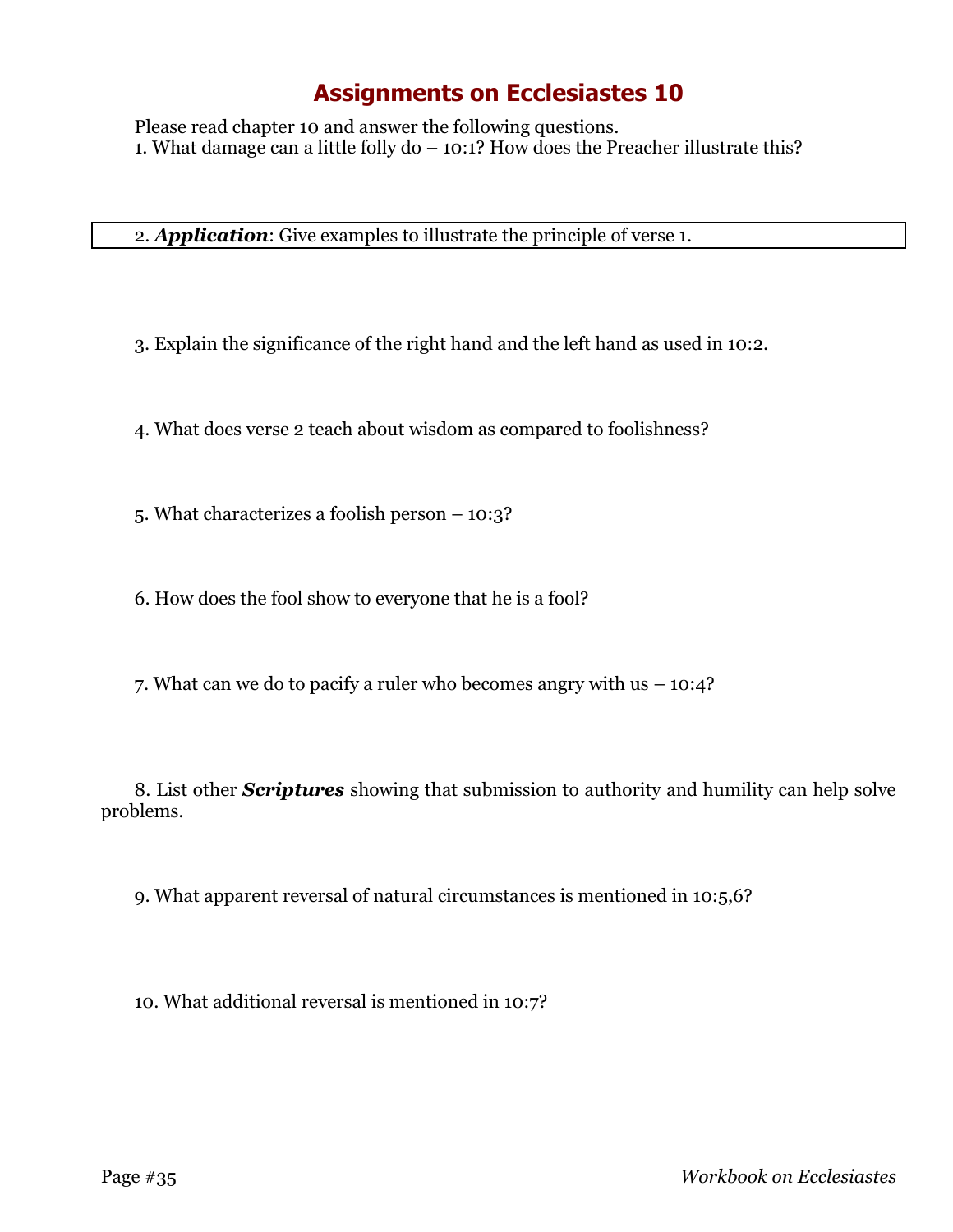11. How do verses 6,7 relate to verse 5?

12. Give examples of how rulers are sometimes guilty of what the Preacher describes.

13. List four examples of problems listed in 10:8,9.

14. What advantage does wisdom have according to 10:10?

15. *Application*: What is the point of the examples in verses 8,9, and how do they relate to verse 10?

16. What illustration is used in 10:11? Explain the point.

17. How does verse 11 connect to verses 8-10?

18. How is a wise man compared to foolish man in 10:12?

19. How is the talk of a fool described in 10:13?

20. *Application*: Give examples that illustrate the difference described in verses 12,13.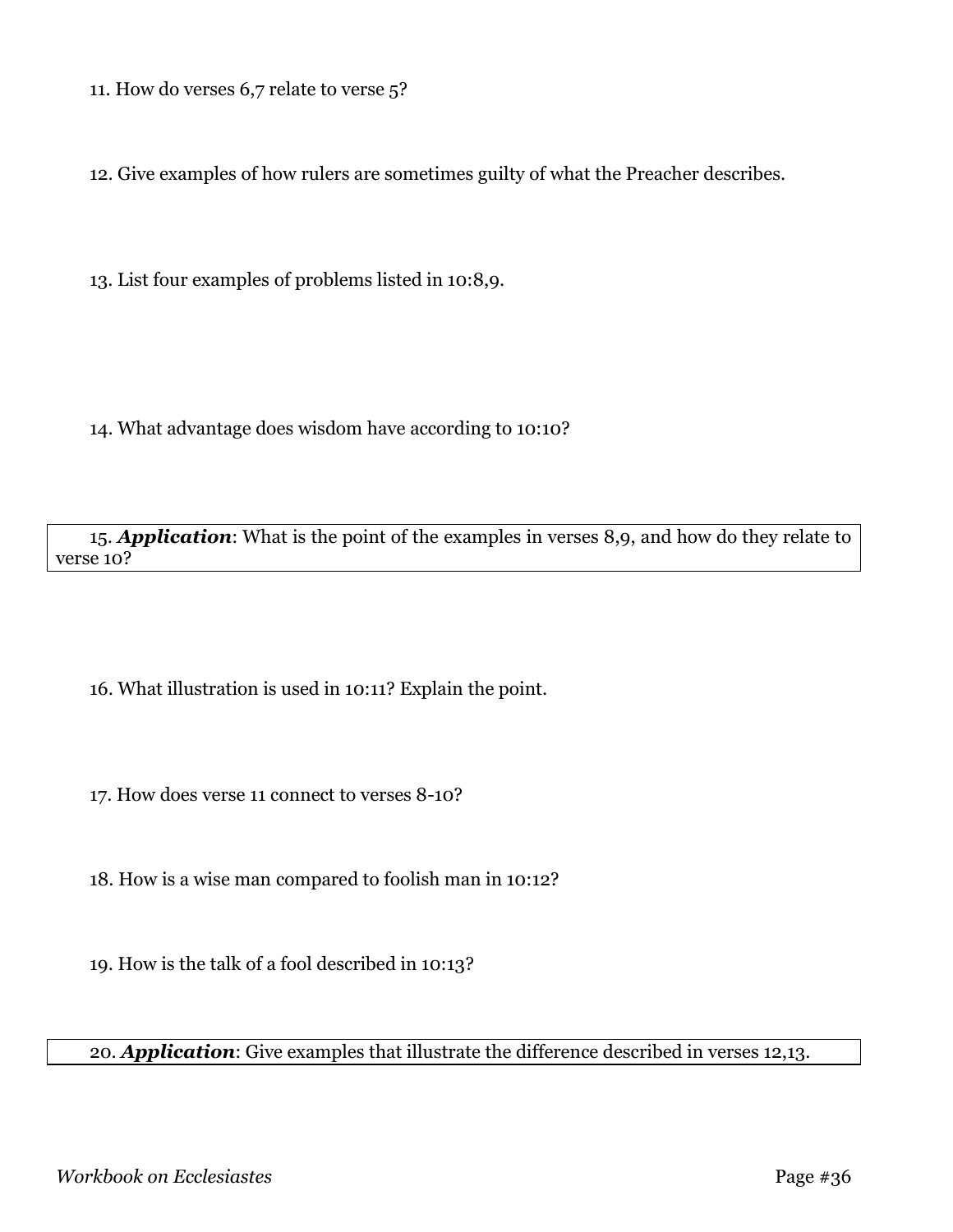21. What other mistake does a fool make in his speech – 10:14? List similar *passages*.

22. How is our knowledge limited according to the verse? How does this relate to the speech of fools?

23. What problems do fools have according to 10:15? Give examples that may illustrate the point.

24. What kind of rulers can bring woe to a nation, and what kind are a blessing – 10:16,17?

25. *Application*: Give examples to illustrate the differences in these rulers. What can we learn?

26. What problems does laziness cause – 10:18?

27. List other *passages* about the problems of laziness and idleness.

28. Explain the point of 10:19. In what sense does money answer all things, and how does it contrast to feasting?

29. *Application*: List *passages* about the danger of loving money. What we can learn?

30. According to 10:20, what is one reason that our words and attitude should always be respectful and upright?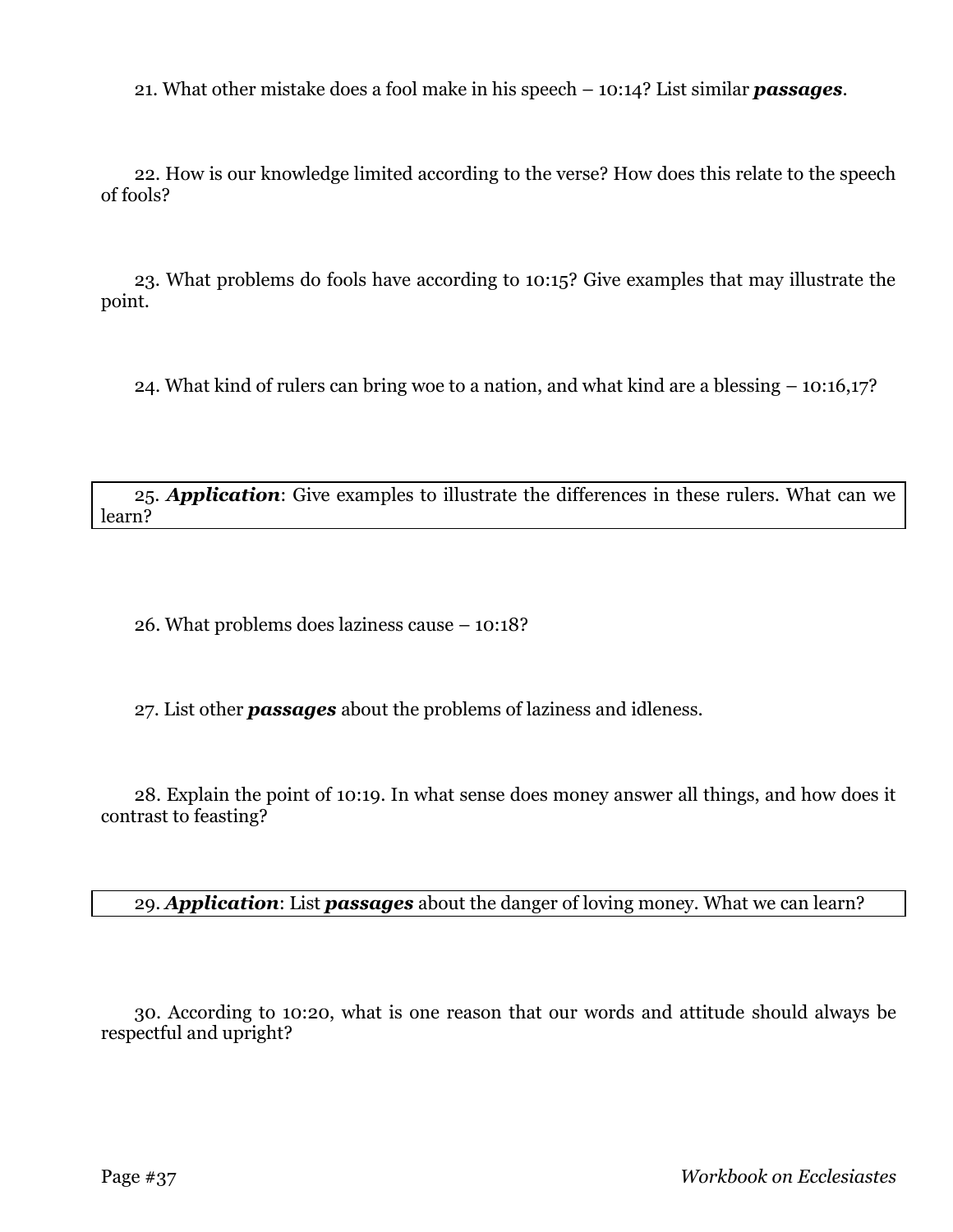Please read chapter 11 and answer the following questions. 1. What common theme do you see that runs throughout 11:1-6?

2. State the illustration used in 11:1 and explain its meaning.

3. *Application*: What applications can be made from verse 1 regarding our use of time, money, and other blessings?

- 4. Explain the illustration in 11:2. What application is intended?
- 5. How does 11:2 relate to 11:1?
- 6. What illustrations are used in 11:3?
- 7. What lessons should we learn from these illustrations?
- 8. How does the Preacher use farming as an example in 11:4?

#### 9. *Application*: How can the principles of 11:4 help us understand good stewardship?

10. What two natural events do we not understand according to 11:5? What spiritual application does the verse make?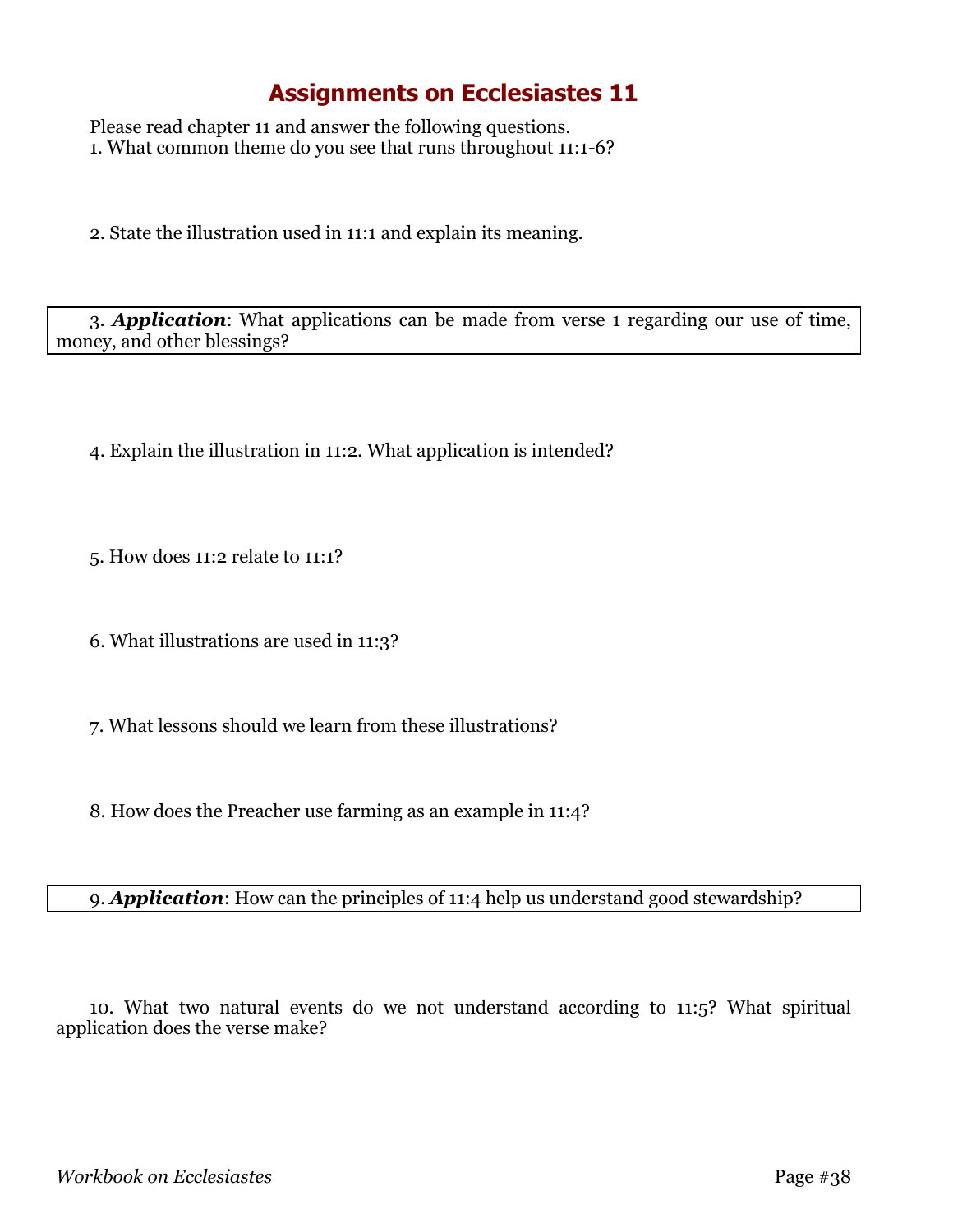11. How should knowing our limitations (verse 5) benefit us?

12. What further illustration about farming is used in 11:6?

13. List other *passages* that use sowing seed to teach a spiritual lesson.

14. *Application*: What applications can we make from 11:6 in teaching the gospel?

15. How are light and sunshine described in 11:7?

16. Yet what should a man remember is coming – 11:8?

17. What possible meanings and applications could 11:7,8 have?

18. Whom does the author address beginning in 11:9? How long does he continue addressing them?

19. What warning does he give in 11:9? Explain the significance.

20. How are childhood and youth described in 11:10? What lessons should people learn?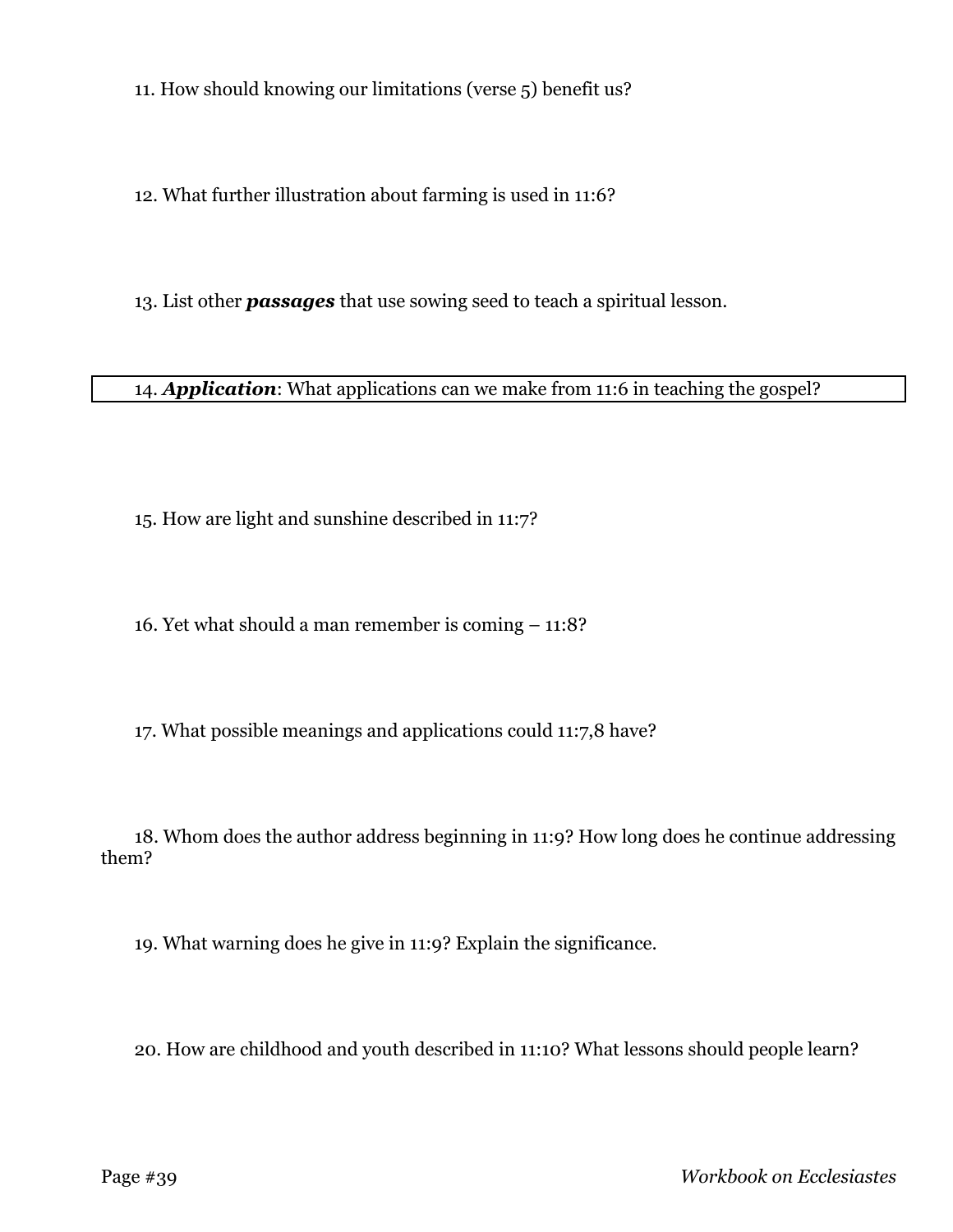Please read chapter 12 and answer the following questions.

1. What should concern young people according to 12:1? Explain what it means to "remember" the Creator.

2. List other *passages* that state that God created the universe.

3. List other *passages* that give instructions especially to young people.

4. *Special Assignment:* List some reasons why it is especially important to begin serving God when we are young.

5. *Application*: Many people think young people should "sow their wild oats," then later they can begin to serve God. How would you respond to this idea?

6. Briefly summarize the theme of 12:2-8.

7. For each of the following verses, describe the illustration or symbol that is used, then explain how it relates to the theme of verses 2-8. Verse 2 –

Verse 3 –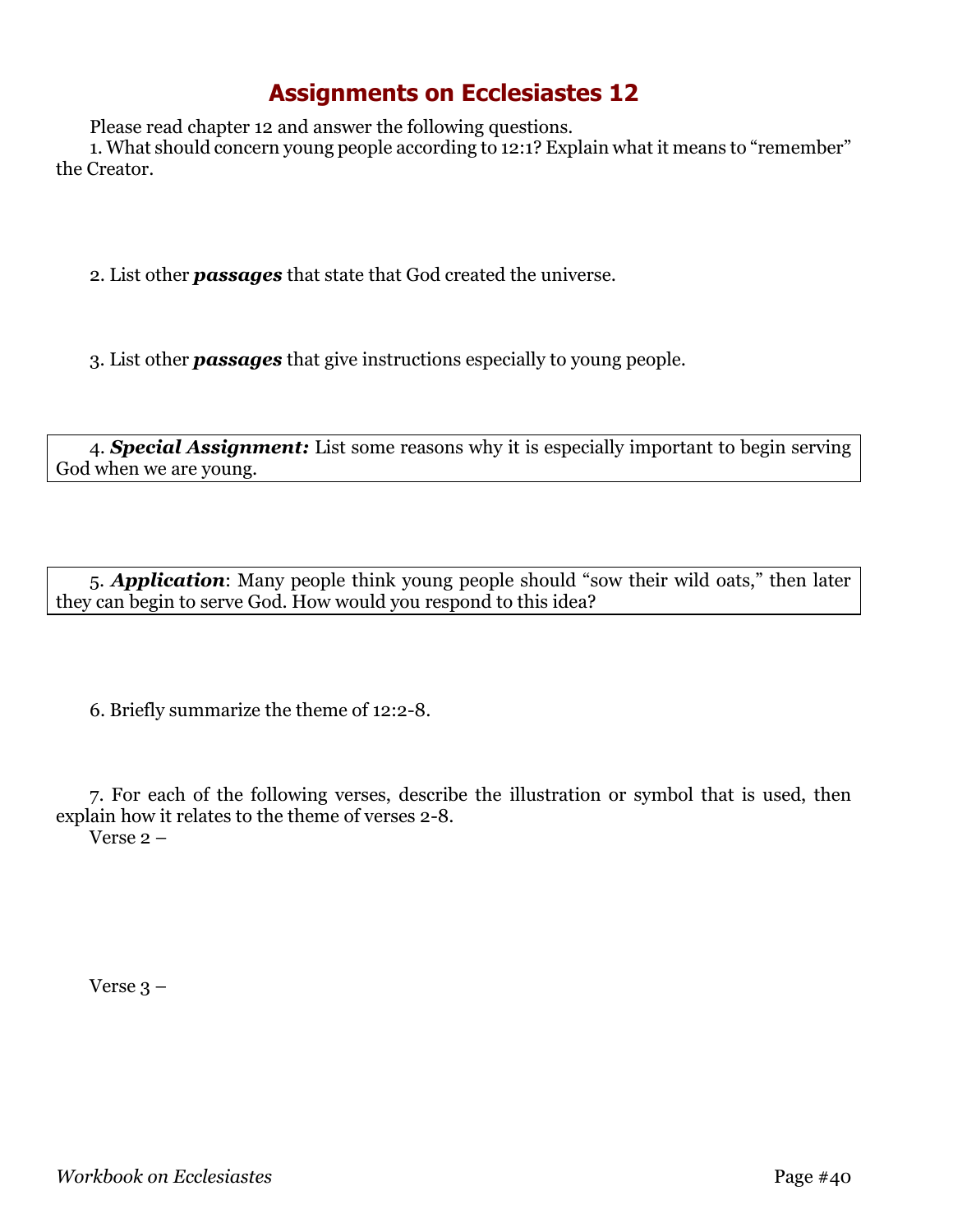Verse 4 –

Verse  $5 -$ 

Verse 6 –

8. How is death described in 12:7?

9. What is the significance of the dust returning to the earth? Where else is this concept stated in Scripture?

10. List other *passages* about the origin and destiny of the spirit of man.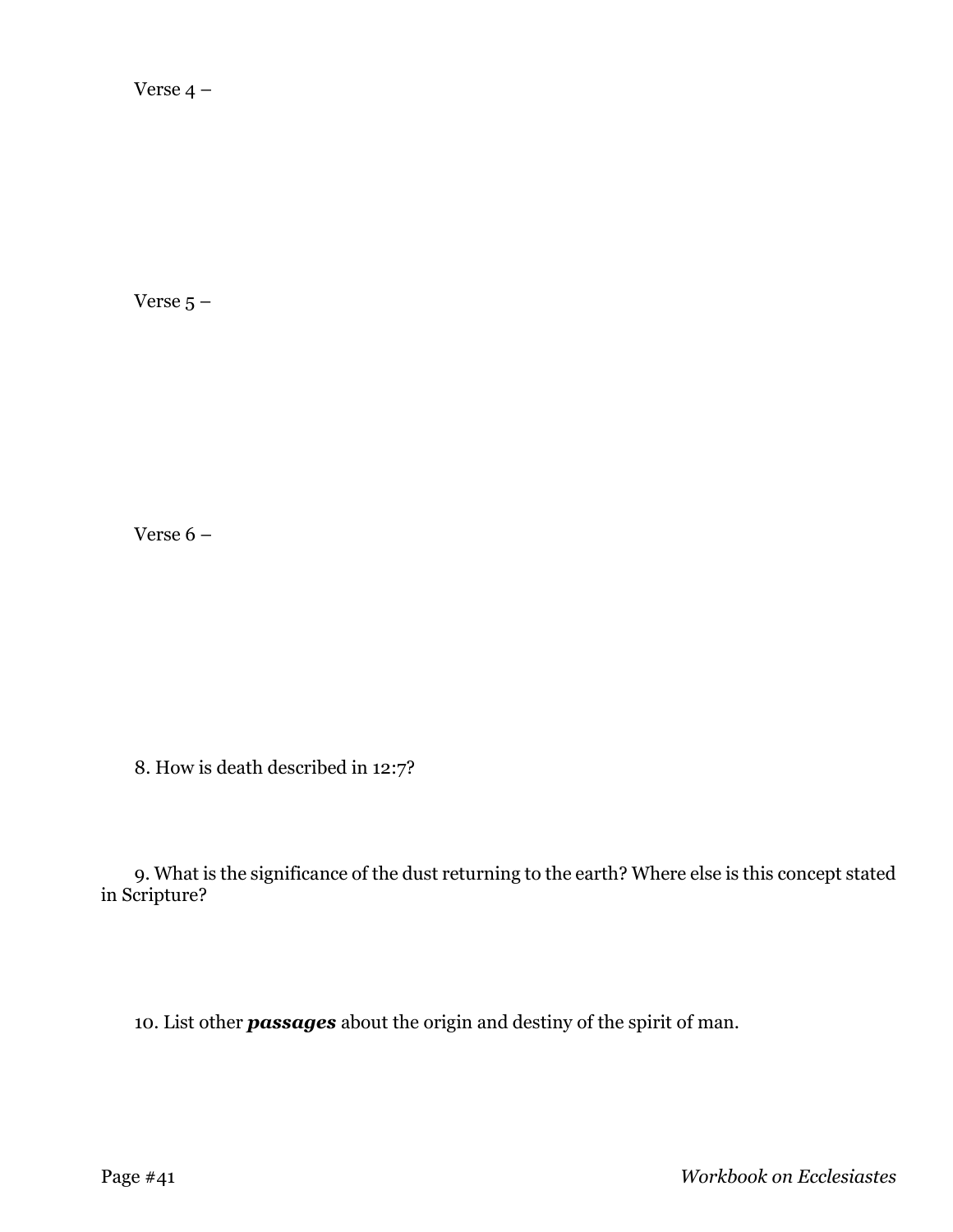11. *Special Assignment:* Remember to bring up to date your ongoing assignment to list all the things that the book of Ecclesiastes says are vain or vanity.

12. What did the Preacher seek to do for the people – 12:9?

13. List other *passages* that show that Solomon wrote many proverbs.

14. What kind of words did the Preacher seek to write – 12:10? (Think: Should we conclude that the author was confused about life or was pessimistic and negative? Explain.)

15. *Application*: Explain what we learn about the work of preachers from 12:9,10.

16. What is a goad – 12:11? How are wise words like goads?

17. How are wise words like well driven nails?

18. Who is the ultimate giver of truly wise words, especially those written in this book by the Preacher? To whom does this refer? (Consider other similar passages.)

19. *Special Assignment:* Explain how verses 9-11 can be used to answer those who claim that the book of Ecclesiastes was written by several uninspired men.

20. What does 12:12 teach about books? Is this true of the inspired books in the Bible? What is the point?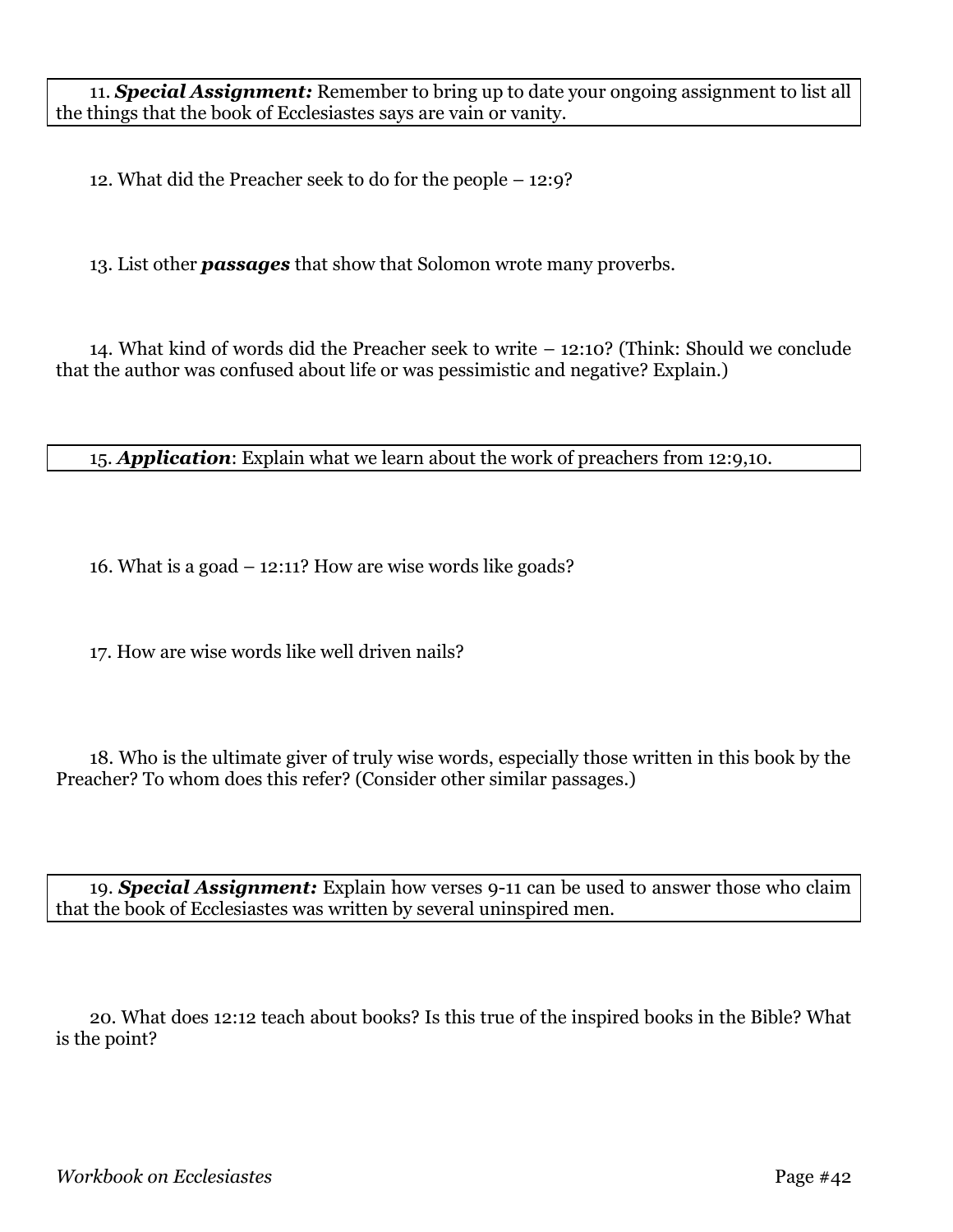21. What conclusion does the Preacher reach at the end of his book – 12:13?

22. List other *passages* about fearing God.

23. *Special Assignment:* Explain what it means to fear God, and tell how fear for God will affect a person's life.

24. List other *passages* about keeping God's commands.

25. *Case Study:* Many people claim that obedience is not necessary under the gospel. Explain why keeping God's commands is important, even under the New Testament.

26. According to 12:14, why is it important to fear God and keep His commandments? What works will God judge?

27. List other *passages* showing that men will be judged by God.

28. *Special Assignment:* List some specific characteristics of the judgment day (who will be judged, what will happen, etc.).

29. Explain why it is important for people to realize they will give an account to God for their lives.

30. Explain how this is a fitting conclusion for the book.